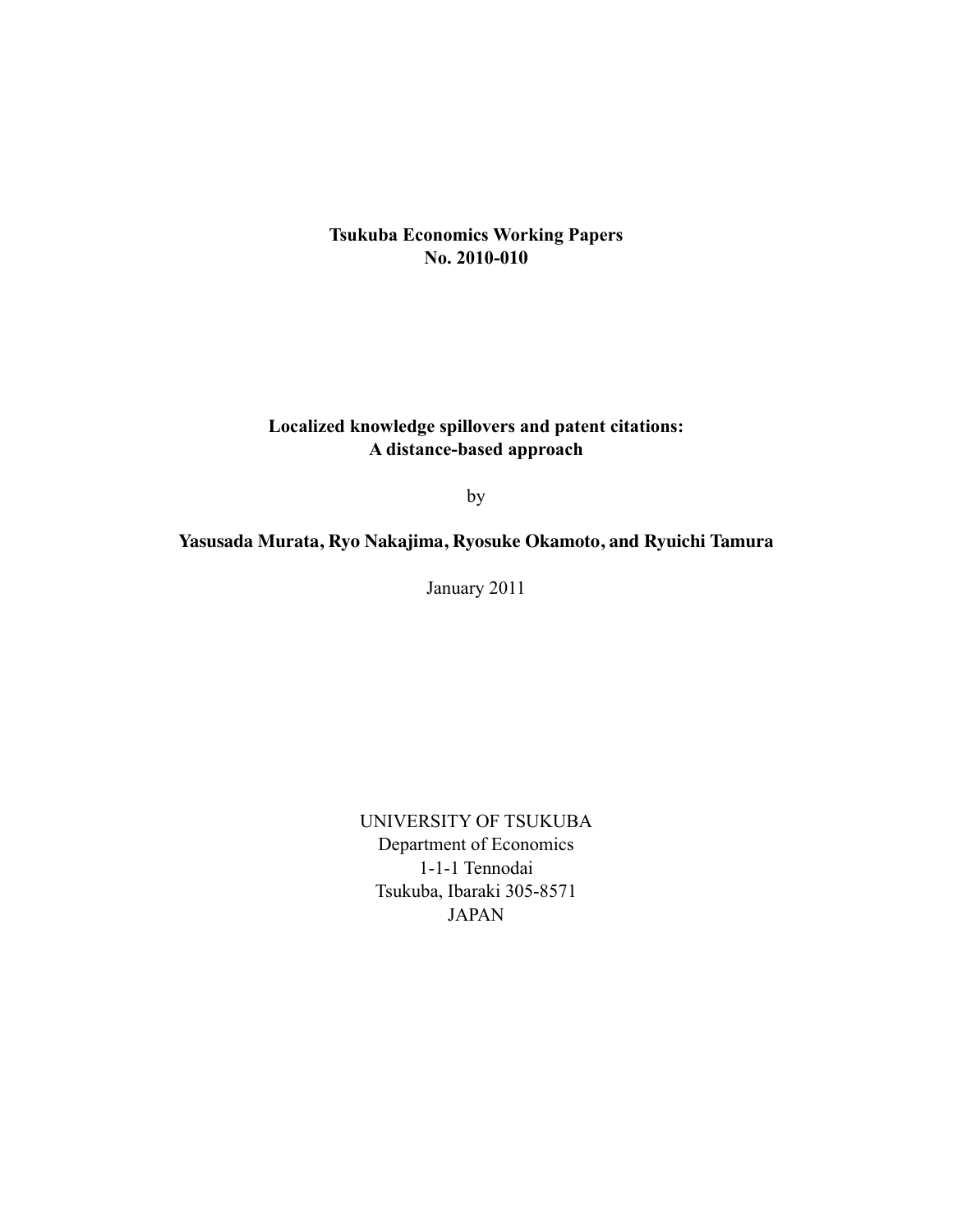# Localized knowledge spillovers and patent citations: A distance-based approach<sup>∗</sup>

Yasusada Murata† Ryo Nakajima‡ Ryosuke Okamoto§ Ryuichi Tamura¶

January, 2011

#### Abstract

We develop a new approach to localized knowledge spillovers by incorporating the concept of control patents (Jaffe, Trajtenberg and Henderson 1993) into the distancebased test of localization (Duranton and Overman, 2005). Using microgeographic data, we identify localization distance while allowing for cross-boundary spillovers, unlike the existing literature where the extent of localized knowledge spillovers is detected at the state or metropolitan statistical area level. We revisit the recent debate by Thompson and Fox-Kean (2005) and Henderson, Jaffe and Trajtenberg (2005) on the existence of localized knowledge spillovers, and find solid evidence supporting localization, even when finer controls are used.

Keywords: localized knowledge spillovers; distance-based tests; microgeographic data; K-density; patent citations; control patents

JEL classifications: O31; R12

<sup>∗</sup>We are very grateful to Gilles Duranton and Peter Thompson for detailed comments and suggestions on earlier drafts of this paper. We have also benefited from comments and suggestions by William Kerr, Jungmin Lee, as well as other participants at various conferences and workshops.

<sup>†</sup>Advanced Research Institute for the Sciences and Humanities, Nihon University (murata.yasusada@nihonu.ac.jp).

<sup>‡</sup>Department of Economics, Yokohama National University (rn231@ynu.ac.jp).

<sup>§</sup>National Graduate Institute for Policy Studies (rokamoto@grips.ac.jp).

<sup>¶</sup>Graduate School of Humanities and Social Sciences, University of Tsukuba (tamura@dpipe.tsukuba.ac.jp).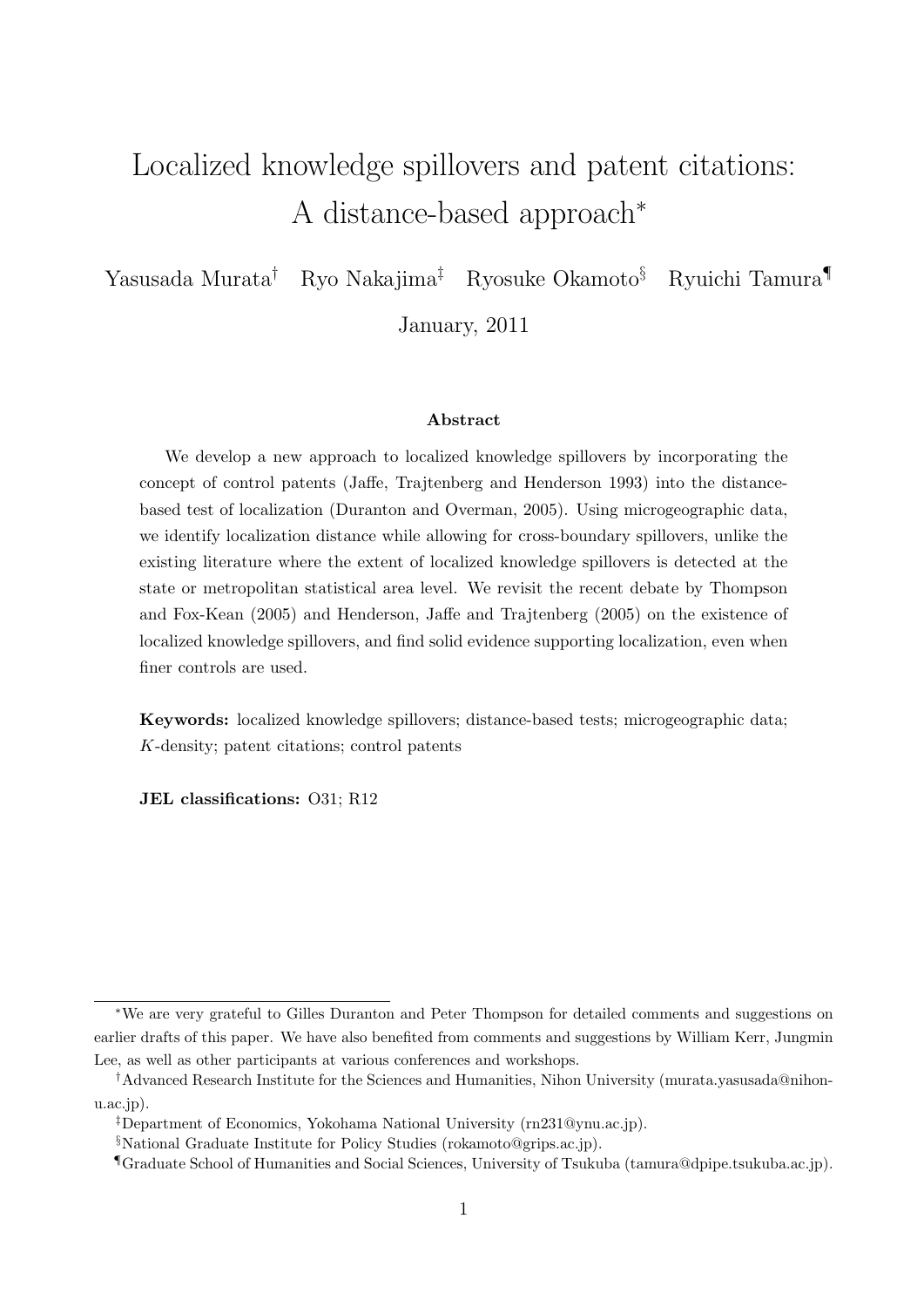# 1 Introduction

Ever since Marshall (1920), it is widely recognized that knowledge spillovers are one of the three major determinants of industry agglomeration. Of the three determinants given in his classic book, intellectual spillovers are harder to identify than trade in goods and labor pooling (Ellison, Glaeser and Kerr, 2010). Nonetheless, Jaffe, Trajtenberg and Henderson (1993) developed a matching rate method to test localized knowledge spillovers as evidenced by patent citations. By controlling for the preexisting geographic concentration of production, they found evidence supporting localized knowledge spillovers at the state and metropolitan statistical area (MSA) levels. However, their finding was recently challenged by Thompson and Fox-Kean (2005). The major difference between these two studies lies in the selection of control patents. In Jaffe, Trajtenberg and Henderson (1993), control and citing patents share a technology class at the three-digit level, whereas in Thompson and Fox-Kean (2005), both patents share a finer technology subclass at the six-digit level.<sup>1</sup> The latter authors further restricted to control patents that have any subclass code in common with originating patents, and found no evidence supporting localized knowledge spillovers at the state and MSA levels. The existence of localized knowledge spillovers is, thus, still inconclusive (Henderson, Jaffe and Trajtenberg, 2005).

Are states and MSAs relevant spatial units for testing localized knowledge spillovers? There is no a priori reason for the extent of knowledge spillovers to be limited by administrative boundaries. The matching rate approach, taken by Jaffe, Trajtenberg and Henderson (1993) and Thompson and Fox-Kean (2005), however, is silent on this issue because it allocates inventors to states and MSAs while abstracting from where those aggregated spatial units are located on the map. Put differently, their approach makes the distance from Boston, MA, to New Haven, CT, equivalent to that of Boston, MA, to Los Angeles, CA.<sup>2</sup> To capture possible cross-boundary knowledge spillovers, we conduct distance-based tests of localization that have been recently developed by Duranton and Overman (2005). Their basic idea is to generate the distribution of distances between pairs of establishments in an industry and to compare it with that of hypothetical industries, in which establishments are randomly allocated across existing establishment sites, in order to assess the significance of departures from randomness.

We apply the distance-based approach to test whether knowledge spillovers, as evidenced

<sup>1</sup>These case-control methods have been applied to detect localized knowledge spillovers in numerous contexts for almost two decades. See Almeida (1996) for an early application to the U.S. semiconductor industry. More recent contributions include Agrawal, Kapur and McHale (2008) and Agrawal, Cockburn and Rosell (2010), in which they explored innovation in company towns and the role of ethnicity in knowledge flows.

<sup>2</sup>It should also be noted that spatial units often differ in population and area, so that spatial aggregations tend to mix different spatial scales. For instance, localization tests at the state level involve comparisons between Rhode Island and California, whose area is more than 150 times as large. Furthermore, such aggregation often leads to spurious correlations across aggregated variables, which is known as the Modifiable Areal Unit Problem (MAUP).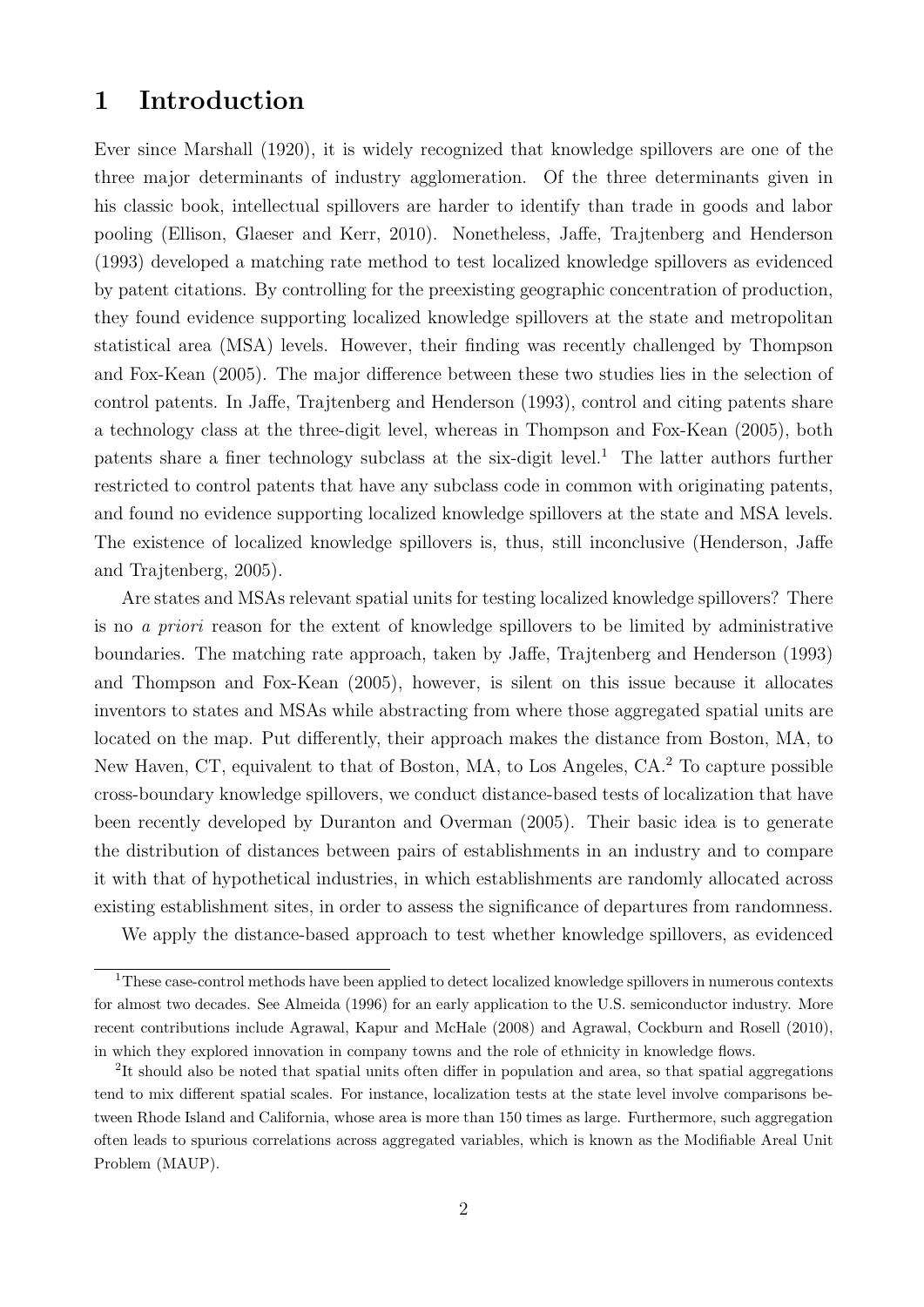by patent citations, are localized, and examine to what extent they are localized (if they are). In doing so, we consider which technology classes are localized, and identify the class-specific localization distance.<sup>3</sup> Our key idea is to use citation distances, computed from inventors' addresses at the census place level, instead of distances between establishments in Duranton and Overman (2005). We generate the distribution of citation distances by allowing for the fact that citing–cited relationships are unidirectional, unlike the establishment data. Our novelty lies in incorporating the concept of control patents and the construction of counterfactuals in a consistent way. This can be done by randomly drawing counterfactual citations, as in Duranton and Overman (2005), while controlling for the existing geographic concentration of technological activities, as in Jaffe, Trajtenberg and Henderson (1993) and Thompson and Fox-Kean (2005). We finally detect localized knowledge spillovers by comparing the actual and counterfactual distributions of citation distances. We thus build a new bridge between these two different strands of literature. To our knowledge, there has so far been no attempt to apply the distance-based method to citing–cited relationships.

Our main results can be summarized as follows. First, distance matters. Our distancebased tests find that, even when we use six-digit controls, knowledge spillovers are localized significantly for about one-third of all 360 technology classes in question. This is in sharp contrast to Thompson and Fox-Kean (2005) who used six-digit controls and found no evidence supporting localized knowledge spillovers at the state and MSA levels. In the three-digit case, more than 70% of 384 technology classes in question exhibit localization, thus confirming the result by Jaffe, Trajtenberg and Henderson (1993). We further show that, in both cases, the majority of technology classes displaying localization are localized at least once within 200 km, which corresponds roughly to the distance between Boston and New Haven, for example. We also find that more than 95% of all technology classes exhibiting localization are localized within 1200 km, which constitutes an upper bound of knowledge spillovers.

Second, heterogeneity across technology classes also matters. In particular, our six-digit analysis reveals that, while about one-third of technology classes exhibit localization, more than 10% of technology classes display dispersion. This, together with the six-digit result in Thompson and Fox-Kean (2005), implies that aggregating different technology classes can offset the tendency toward localization even when a substantial number of technology classes display localization at the disaggregate level.

The biases from aggregating spatial units and technology classes are shown to be substantial. To explore the difference between the matching rate and distance-based approaches in detecting localized knowledge spillovers, we conduct class-specific matching rate tests, and compare the number of localized classes with the corresponding number generated by our distance-based tests. It turns out that, although the numbers are roughly the same for the

<sup>3</sup>As shown in Ellison and Glaeser (1997) and Duranton and Overman (2005), the degree of industry localization is known to differ across industries. Thus, we would quite naturally expect that the extent of knowledge spillovers can also differ across technology classes, and we show that this is indeed the case.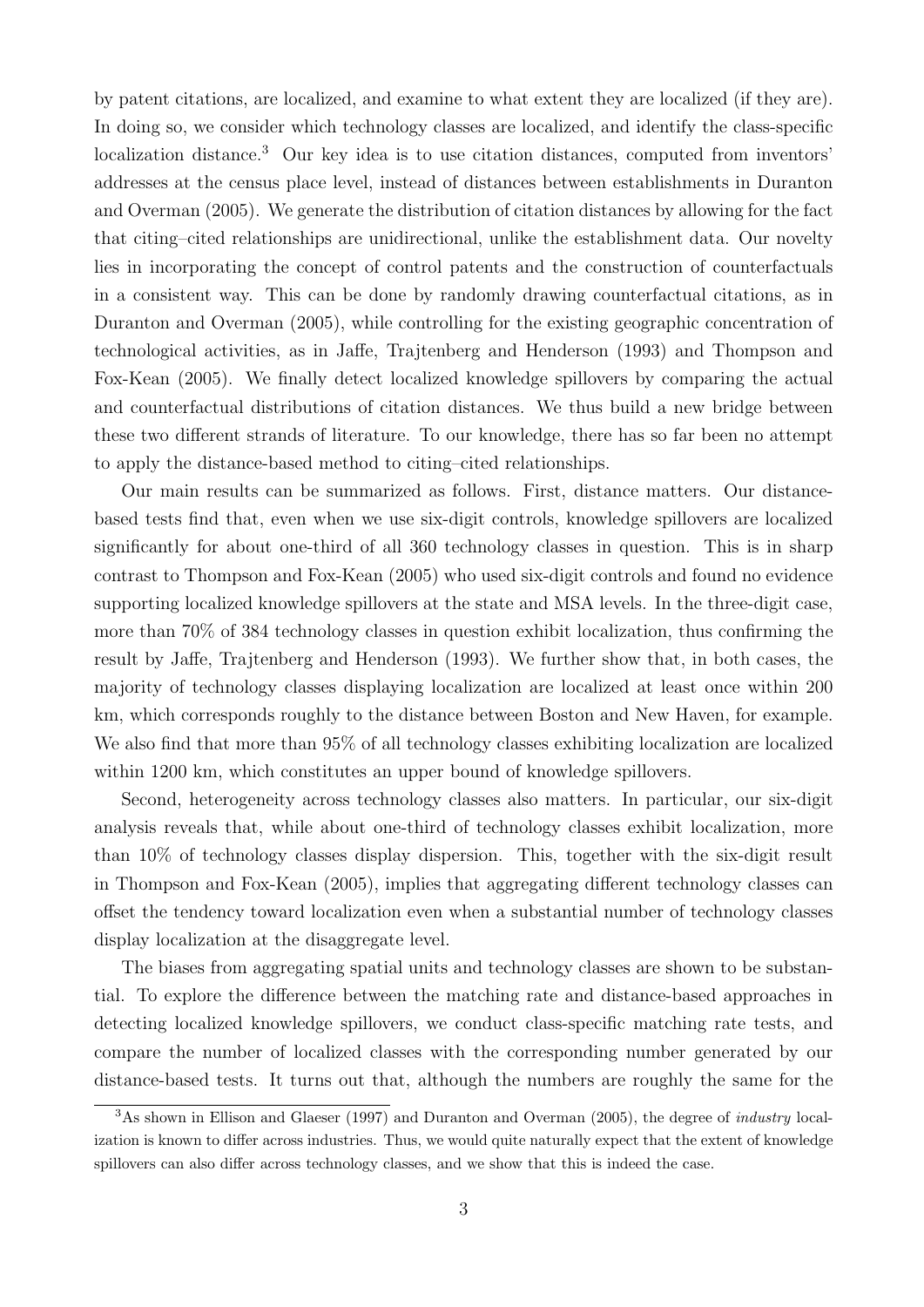three-digit case, the matching rate tests underestimate the number of localized classes for the six-digit case. Indeed, the matching rate tests fail to detect localized knowledge spillovers for more than 60% of the technology classes that exhibit localization by the distance-based tests.

Hence, our analysis, which allows for distance and heterogeneity across technology classes, has rich implications for knowledge cluster policies: relevant technology classes must be chosen, i.e., classes that display significant localization should be carefully selected; and crossboundary knowledge spillovers need to be taken into account, i.e., inventors who benefit from positive knowledge externalities must be clustered in a borderless manner. Our analysis further suggests that the timing of policies must also be determined accurately because the number of localized technology classes and the associated localization distances can change over time.

The rest of the paper is organized as follows. Section 2 describes data and methodology. Section 3 reports our main results. Section 4 concludes.

# 2 Data and Methodology

This section describes data and methodology. Unlike the conventional matching rate tests at the state and MSA levels, we need to combine patent citations data and microgeographic data to conduct distance-based tests. Concerning methodology, we first identify control patents, as in Jaffe, Trajtenberg and Henderson (1993) and Thompson and Fox-Kean (2005), to control for the existing geographic distribution of technological activities. We then construct counterfactuals, as in Duranton and Overman (2005), while using the case-control methods. The counterfactual citations thus obtained, with which we compare the actual citations to detect localized knowledge spillovers, share common features between the matching rate and the distance-based tests. Hence, we can make a direct comparison between these two tests for localization.

### 2.1 Patents and Patent Citations

Our data are based on the NBER U.S. Patent Citations Data File, which is described in detail by Hall, Jaffe and Trajtenberg (2001). This data set covers all patent applications between 1963 and 1999 and those granted by 1999, as well as citing–cited relationships for patents granted between 1975 and 1999. For each patent, the list of inventors, addresses of inventors, and the technological category are recorded, along with other information such as year of application, assignees, and the type of assignees. The detailed information of patent application month and patent class (three-digit) and subclass (six-digit) codes is supplemented with the United States Patent and Trademark Office (USPTO) Patent BIB database.<sup>4</sup>

We begin with 142, 245 U.S. nongovernmental patents that were granted between January 1975 and December 1979. The sampling period is chosen to be comparable to those of previous

<sup>4</sup>We use the patent classification as of December 31, 1999.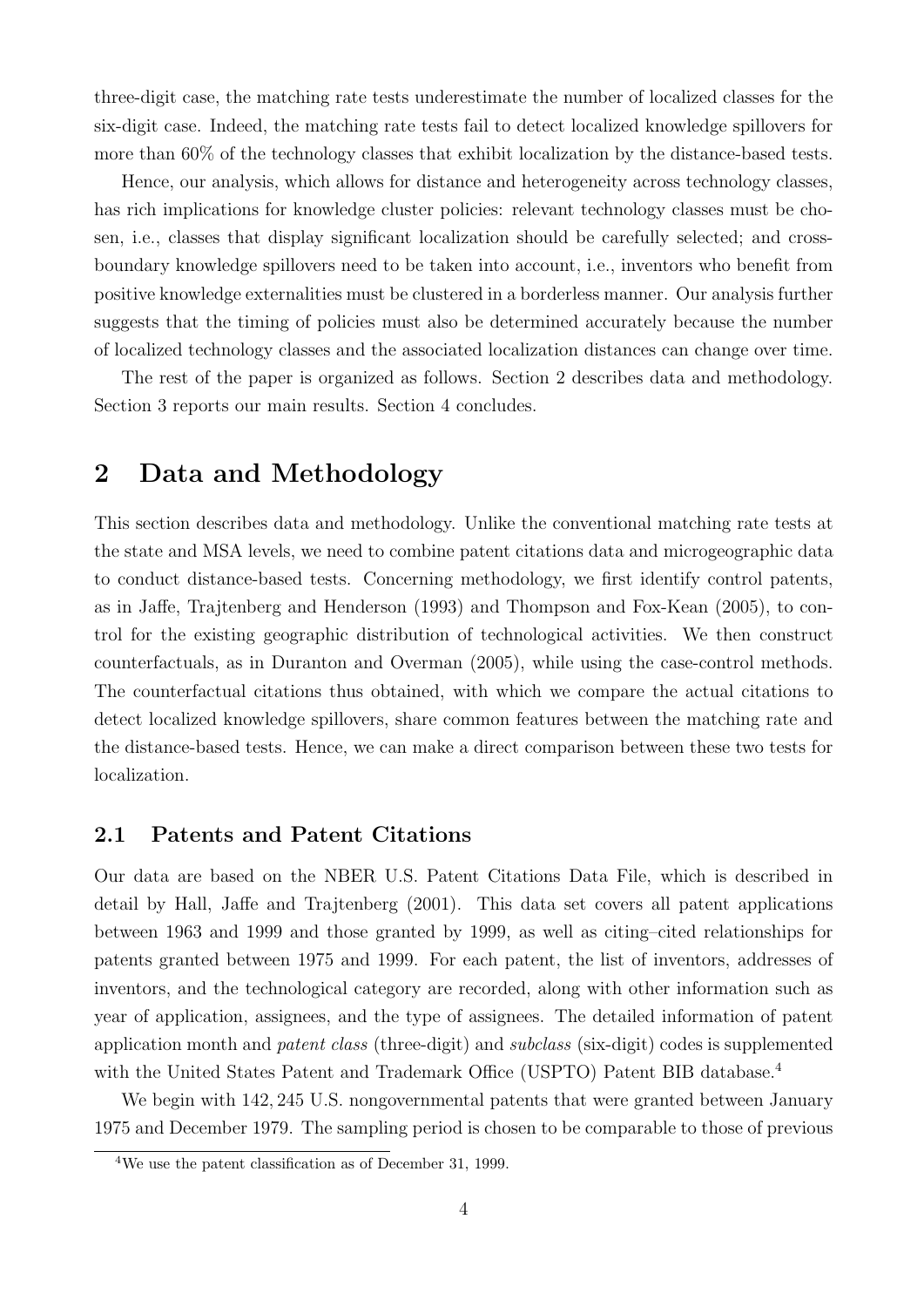studies. We identify patents as "U.S." if the country of the assignee is the United States. We observe that 115, 905 (81.5%) of them were cited at least once by other U.S. patents, and we call them the originating patents. We then identify the citing patents that cited the originating patents by examining all patents that were granted between January 1975 and December 1999. We further exclude "self-citations". A citing patent is classified as self-citing (i) if it had the same assignee as the originating patent that it cited; or (ii) if it was invented by the same inventor as the originating patent that it cited.<sup>5</sup> To distinguish unique inventors, we use the computerized matching procedure (CMP) proposed by Trajtenberg, Shiff and Melamed  $(2006).<sup>6</sup>$  The CMP uses not only the name of inventors recorded in the patents, but also patent citations, and inventors' addresses, while allowing for possible errors in names. We find that 15.0% of citing patents are classified as self-citations. After excluding self-citations, we obtain 647, 983 citing patents.

## 2.2 Geographic Information

Our distance-based approach to localized knowledge spillovers requires microgeographic data, namely the locations at which inventions were created. In this paper, we identify the location of each invention at the census place level. The U.S. Census Bureau defines a place as a concentration of population. There are 23, 789 places in the 1990 census, which we use below.<sup>7</sup> They are much more finely delineated than counties (there are 3, 141 counties), but not as small as zip code areas (there are  $29,470$  zip code areas).<sup>8</sup> Figure 1 shows the boundary map of census places for the contiguous U.S. area.

### Insert Figure 1

To be more specific, restricting patent inventors who reside in the contiguous U.S. area, we first match the address of each inventor to the 1990 census place by their names. If the name match fails, we locate it via the populated place provided by the U.S. Geographic Names Information System (GNIS). We match the inventor's address with the GNIS populated place,

<sup>5</sup>Jaffe, Trajtenberg and Henderson (1993) and Thompson and Fox-Kean (2005) regard only the former as self-citations. Our criterion (ii) rules out spurious knowledge spillovers associated with inventor mobility. Furthermore, in response to the comments by Henderson, Jaffe and Trajtenberg (2005), we exclude control patents that share the same inventors or the same assignees with the originating patents.

<sup>6</sup>See Nakajima, Tamura and Hanaki (2010) for the implementation detail of the CMP.

<sup>7</sup>In the 1990 census, there are two major types of places: census designated places (CDPs); and incorporated places. These data can be obtained from 1990 U.S. Gazetteer Files.

<sup>8</sup>We could use zip code areas. The NBER U.S. Patent Citations Data File, however, reports zip codes for only 15.4% of all U.S. patent records. As the NBER Data File reports cities for almost all cases, we could relate cities to zip codes. Yet, it is often the case that a city has several to dozens of zip codes. Also, the area for each zip code as of 1990, which is needed to compute its internal distance below, is not available. We therefore decided to link cities with census places whose relationships are uniquely determined and whose areas as of 1990 are readily available.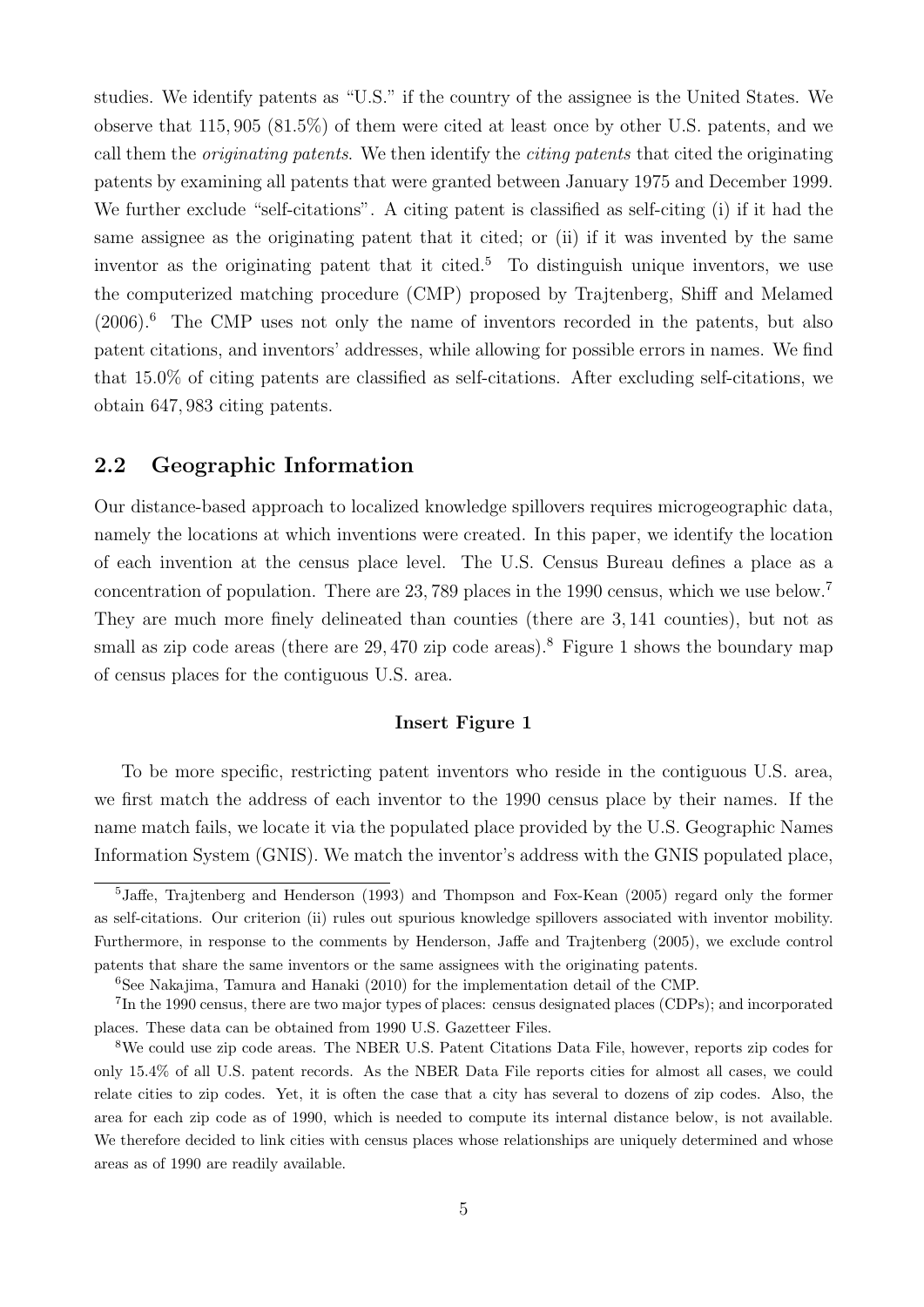which is more finely delineated than the census place, and then find the census place that is nearest to the identified GNIS populated place by using their spatial coordination information. This procedure allows us to identify the 18, 139 census places for 97.0% of all inventors in the sample. The average of within-area distances for census places is 1.70 km, which is far smaller than those for counties (22.60 km), Consolidated Metropolitan Statistical Areas (CMSAs)  $(59.93 \text{ km})$ , and states  $(197.93 \text{ km})$ .<sup>9</sup>

# 2.3 Control Patents and Counterfactuals

Since industries generally tend to agglomerate with one another, the mere geographic coincidence of originating and citing patents does not provide solid support for localized knowledge spillovers. For example, in the semiconductor industry, many citations are concentrated in Silicon Valley. This need not imply localized knowledge externalities. It may just reflect the fact that a disproportionate fraction of firms of the related technological area is located in that region. Hence, to test localized knowledge spillovers, we must control for the existing geographic distribution of technological activities.

To this end, we use control patents, proposed by Jaffe, Trajtenberg and Henderson (1993) and Thompson and Fox-Kean (2005), which satisfy the following two conditions. First, control patents should belong to the same technological area as the citing patent under consideration. Jaffe, Trajtenberg and Henderson (1993) selected a control patent at the three-digit level, whereas Thompson and Fox-Kean (2005) constructed a finer control at the *six-digit* level. The latter also claimed that a control should match not only with the citing patent but also with the originating patent. In what follows, emphasizing their difference in technology classification, we refer to the controls of Jaffe, Trajtenberg and Henderson (1993) as the three-digit controls, and call those of Thompson and Fox-Kean (2005) the six-digit controls. Second, a control patent should be in the same cohort as the citing patent. Jaffe, Trajtenberg and Henderson (1993) chose a control patent whose application date is within a one-month window on either side of the citing patent's application date. Similarly, Thompson and Fox-Kean (2005) set the application date of a control patent within plus-or-minus six month around that of the citing patent. Following these studies, we use one-month and six-month windows for the three-digit and six-digit controls, respectively.<sup>10</sup>

#### Insert Table 1

<sup>&</sup>lt;sup>9</sup>These distances are computed by the formula derived by Kendall and Moran (1963), which is presented in Section 2.5.

<sup>&</sup>lt;sup>10</sup>There is one minor difference between their and our control patents. We use a fixed application date window within which control patents are searched, while Thompson and Fox-Kean (2005) enlarge it in incremental steps from a one-month window, then a three-month window, and, if necessary, a six-month window until the control patent is found for each citing patent.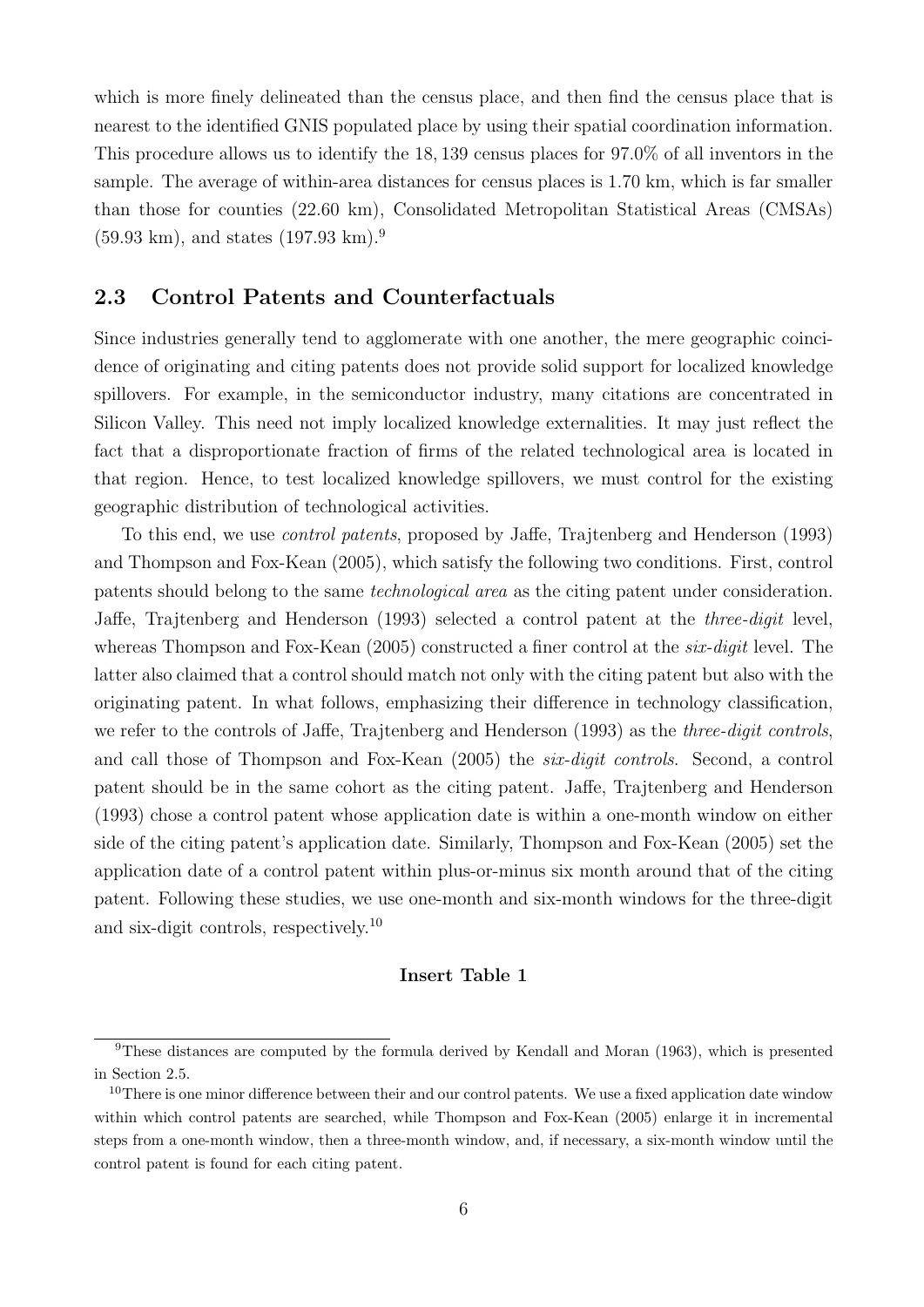Table 1 presents the sample sizes. The first column shows the total numbers of the originating and citing patents. These numbers include patents with and without controls. In the second and third columns, the numbers of originating and citing patents having at least one control are reported. It should be noted that citing patents do not always have controls, and, even if they do, the control is not necessarily unique for each citing patent. As shown, 60.20% of the citing patents have three-digit controls. The rate of the citing patents having six-digit controls is lower, at 18.65%. The citing patents with no controls assigned (and their originating patents) are dropped out of the samples.<sup>11</sup> As a result,  $92.64\%$  of the originating patents remain "in-sample" for the three-digit controls, and the corresponding number is 51.04% for the six-digit controls. In the analysis that follows, we use these in-sample patents.

Once the relevant control patents are identified, we can construct *counterfactuals* with which we compare the actual citations. For each citation, we define an admissible patent set by collecting the citing and control patents, either three or six digit, so that the admissible patent set consists of the patents that either actually cited or could have cited the originating patent. We then allocate a counterfactual citation between the originating patent and a patent that is randomly drawn from the corresponding admissible patent set.<sup>12</sup> In what follows, we propose tests that nonparametrically balance the actual and counterfactual citations subject to the same technological and temporal profiles, and attribute the remaining difference in geographic distributions to the localization of knowledge spillovers, which is unrelated to the preexisting concentration of technological activities.

# 2.4 The Matching Rate Approach

The main idea of the matching rate approach, invented by Jaffe, Trajtenberg and Henderson (1993) and refined by Thompson and Fox-Kean (2005), is to compute the geographic matching rate of the actual citations, and compare it with that of counterfactual citations. Following the previous studies, we define the matching rate of the actual citations as the proportion of the citing patents whose geographic units such as states and CMSAs are matched with those of the originating patents. We analogously define the matching rate of the counterfactual citations by matching geographic units between an originating patent and a patent that is randomly drawn from the corresponding admissible patent set. Thompson and Fox-Kean (2005) propose a similar random sampling method to construct the matching rate of the

<sup>&</sup>lt;sup>11</sup>We also drop technology classes in which originating patents are distributed across less than 10 census places. This selection of patents is required because we estimate the density of distances for each technology class in the subsequent analysis, and a sufficient number of location points are needed to obtain well-behaved estimated density functions. See Section 3.2 for more exposition.

<sup>12</sup>It should be noted that, in the six-digit case, we use the admissible patent set that consists only of the citing and control patents belonging to the same technology class as the corresponding originating patent. This is a logical consequence of the additional restriction in the six-digit case that originating-citing-control triads of patents must share at least one patent subclass in common.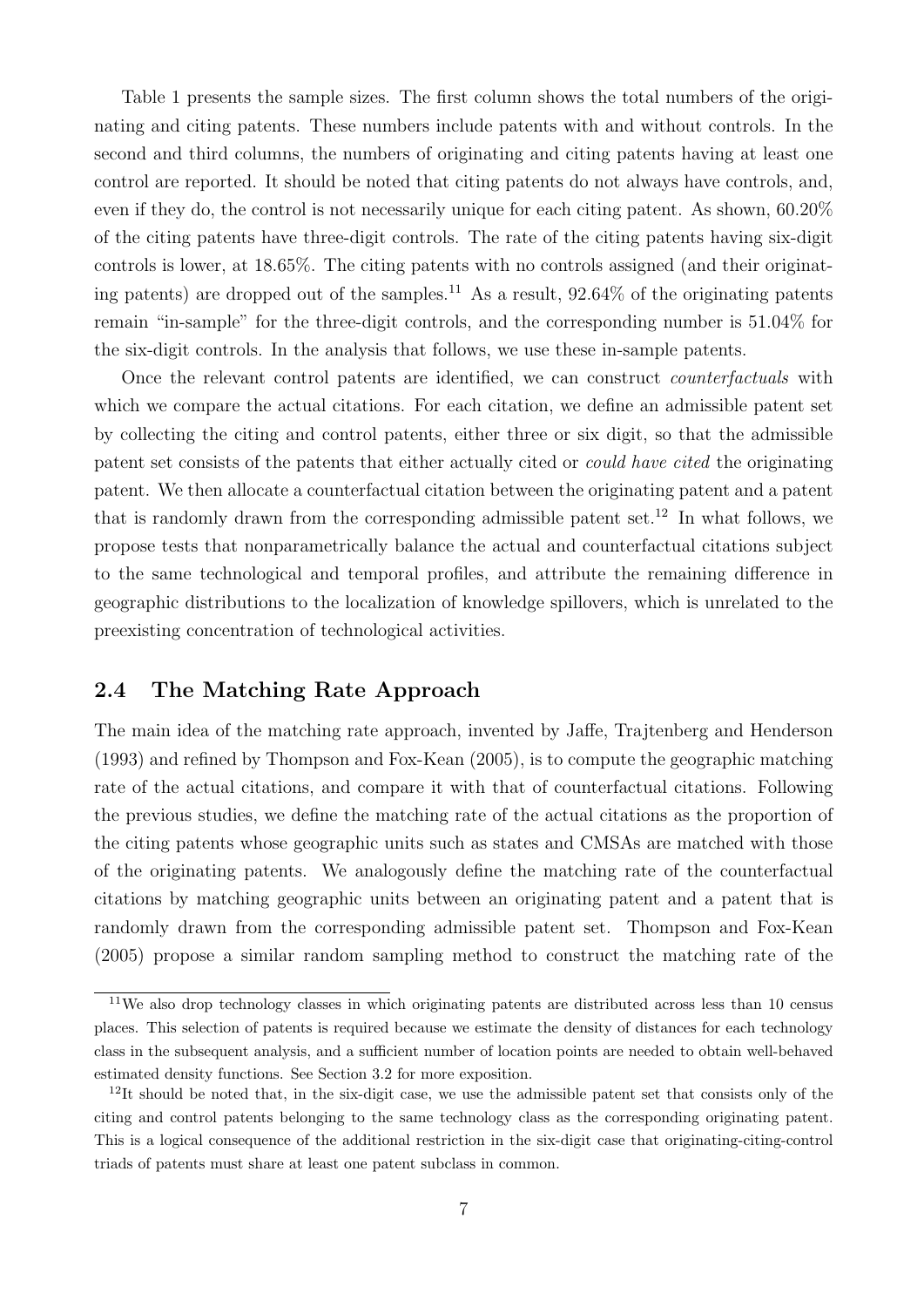counterfactual citations. They randomly select a patent from the admissible patent set once for each citation. By contrast, we resample patents many times from the admissible patent set, and consider a simulated distribution of the counterfactual matching rate. We now describe the procedure of our matching rate test in detail.

Let  $p^c$  be the population probability that a citing patent is in the same geographic unit as the originating patent, and let  $p^r$  be the corresponding probability for a randomly drawn patent from the admissible patent set. We test the null hypothesis  $H_0: p^c = p^r$  (no localized knowledge spillovers) against the alternative hypothesis  $H_1 : p^c > p^r$  (significant localized knowledge spillovers). Let  $\hat{p}^c$  be the matching rate of the actual citations that we observe in the data. Under the null hypothesis, it is not statistically different from a realization of the counterfactual matching rate, which we denote by  $\hat{p}^r$ . We thus reject the null hypothesis of no localized knowledge spillovers if the *p*-value,  $\text{Prob}(\hat{p}^c \leq \hat{p}^r)$ , is less than 5%.

We first construct the observed matching rate  $\hat{p}^c$  as follows. Let  $\{o^i\}_{i=1}^{n^o}$  be the set of originating patents, where  $n^{\circ}$  is the number of originating patents. The set of the patents that cite  $o^i$  is defined as  $\{c^{ij}\}_{j=1}^{n^{ci}}$ , where  $n^{ci}$  is the number of citing patents. We compute the number of location matches,  $m^{ci}$ , between the originating patent  $o^i$  and the citing patents  ${c^{ij}}_{j=1}^{n^{ci}}$ . The total number of location matches divided by the total number of citations gives the observed matching rate  $\hat{p}^c = \sum_{i=1}^{n^o} m^{ci} / \sum_{i=1}^{n^o} n^{ci}$ .

We then construct the distribution of the counterfactual matching rate  $\hat{p}^r$  by the following Monte Carlo simulation. For each citing patent  $c^{ij}$ , we identify the admissible patent set  $R^{ij}$ that consists of the citing patent itself and the associated control patents. Suppose that we run 1000 simulations. In the k-th simulation, for each citing patent  $c^{ij}$ , we randomly select a hypothetical patent  $r_k^{ij}$  from the admissible patent set  $R^{ij}$ . We then calculate the number of location matches,  $m_k^{ri}$ , between the originating patent  $o^i$  and the randomly chosen hypothetical patents  $\{r_k^{ij}\}_{j=1}^{n^{ci}}$ . The total number of location matches divided by the total number of hypothetical citations gives the counterfactual matching rate  $\hat{p}_k^r = \sum_{i=1}^{n^o} m_k^{ri} / \sum_{i=1}^{n^o} n^{ci}$ , where the total number of hypothetical citations equals that of actual citations. The Monte Carlo process allows us to obtain the simulated distribution of the matching rate  $\{\hat{p}_k^r\}_{k=1}^{1000}$ . We finally compute the p-value of the matching rate test by using the standard percentile method.

Although the matching rate test is straightforward, one should be careful for multiple inventors per patent. To determine whether or not a pair of citing and cited patents falls into the same geographic unit, we use the following two matching methods. Consider, for each citing-cited relationship, all possible pairs of an inventor of the citing patent and an inventor of the cited patent. The locations of the citing and cited patents are then matched (i) if the majority of all possible inventor pairs fall into the same geographic unit (median matching); or (ii) if at least one pair of inventors falls into the same geographic unit (minimum matching). These matching methods are in accord with those used in previous studies. For example, Jaffe, Trajtenberg and Henderson (1993) employ a similar method as our median matching. Thompson and Fox-Kean (2005) mention the minimum matching as an alternative to their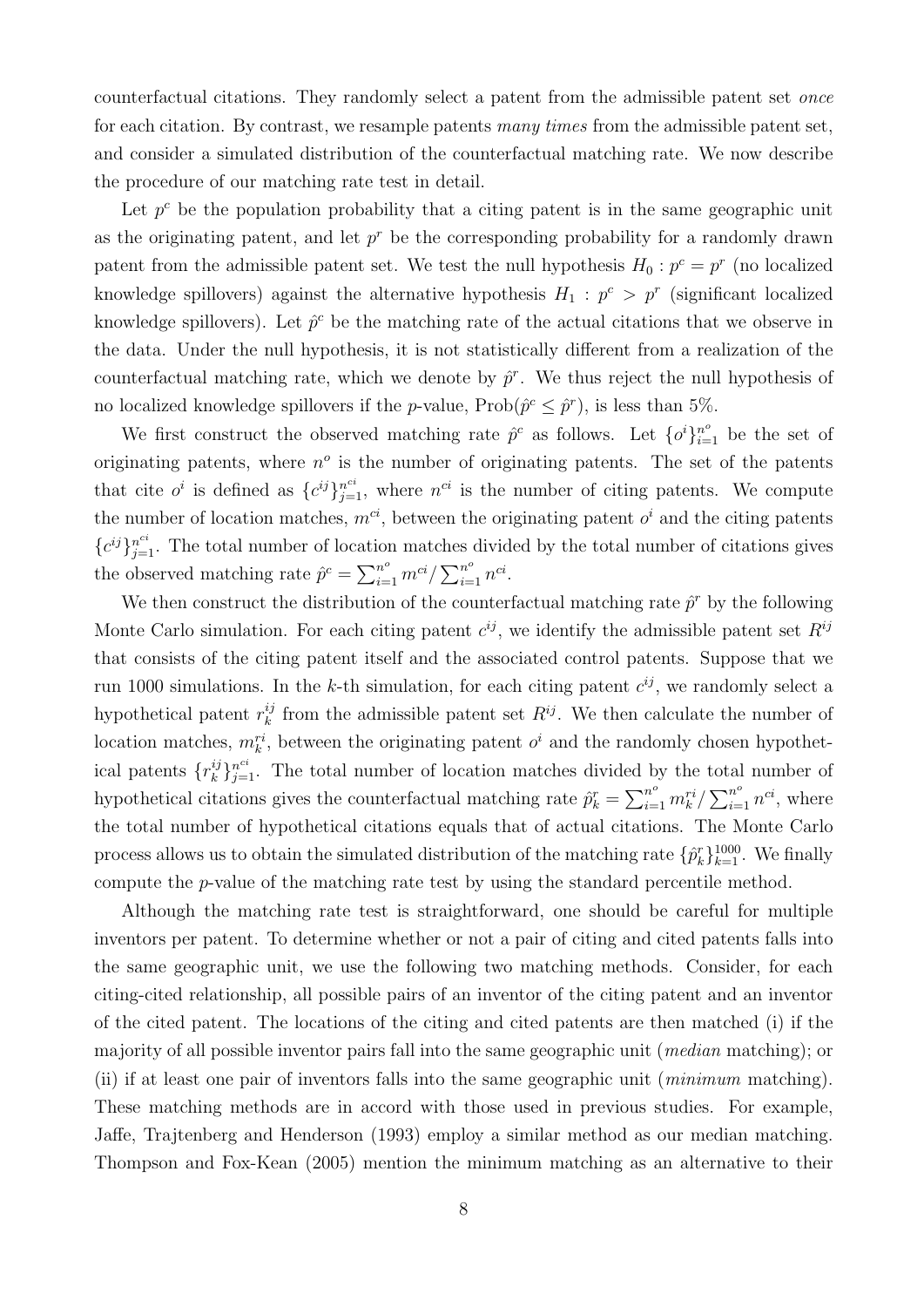random matching.

# 2.5 The K-density Approach

As mentioned in the Introduction, the extent of knowledge spillovers is unlikely to be limited by administrative boundaries. The matching rate approach that we have taken in the previous subsection, however, cannot address this issue because it abstracts from where CMSAs and states are located in the United States. To capture possible cross-boundary knowledge spillovers, we rely on distance-based tests of localization that were recently developed by Duranton and Overman (2005). Their basic idea is to generate the distribution of distances between pairs of establishments in an industry and to compare it with that of hypothetical industries, in which establishments are randomly allocated across existing establishment sites, in order to assess the significance of departures from randomness.

We apply Duranton and Overman's approach to test whether knowledge spillovers, as evidenced by patent citations, are localized, and examine to what extent they are localized (if they are). As before, we allocate a counterfactual citation between the originating patent and a patent drawn randomly from the corresponding admissible patent set. Unlike the matching rate approach, however, we compare the distribution of distances between the originating and citing patents with the counterfactual distribution generated by the randomization. We then consider the deviation from randomness as evidence of localized knowledge spillovers. Our distance-based test uses the same counterfactuals as the matching rate test, so that we can make a direct comparison between these two tests for localization. We thus build a new bridge between the two strands of literature, which are the matching rate test of localized knowledge spillovers and the distance-based test of industry localization.

Such an attempt, however, poses two main difficulties that we need to deal with. First, unlike establishments whose locations are usually uniquely determined, patents can have multiple addresses because their inventors are not necessarily unique. We thus compute, for each citation relationship, all possible distances between the inventors of the originating patent and those of the citing patent, and focus on their median or minimum distance. The distance computation is in line with the median or minimum matching method of the matching rate tests, respectively, as presented above. We do the same for the counterfactual citation relationship.

Second, because of the data limitation, the location of each inventor is identified at the census place level. Although census places are narrowly delineated compared with counties and states, they are not spatial points. This poses a "zero distance" problem, i.e., even when the actual distance between the originating and citing inventors is not zero, it is measured to be zero if they happen to live in the same census place. To address this problem, we consider spatial interaction between the two inventors within the same census place. Assuming that each census place is a circle, it is readily verified that the distance between the two randomly chosen points in a census place with area S is given by  $[128/(45\pi)]\sqrt{S/\pi}$  (Kendall and Moran,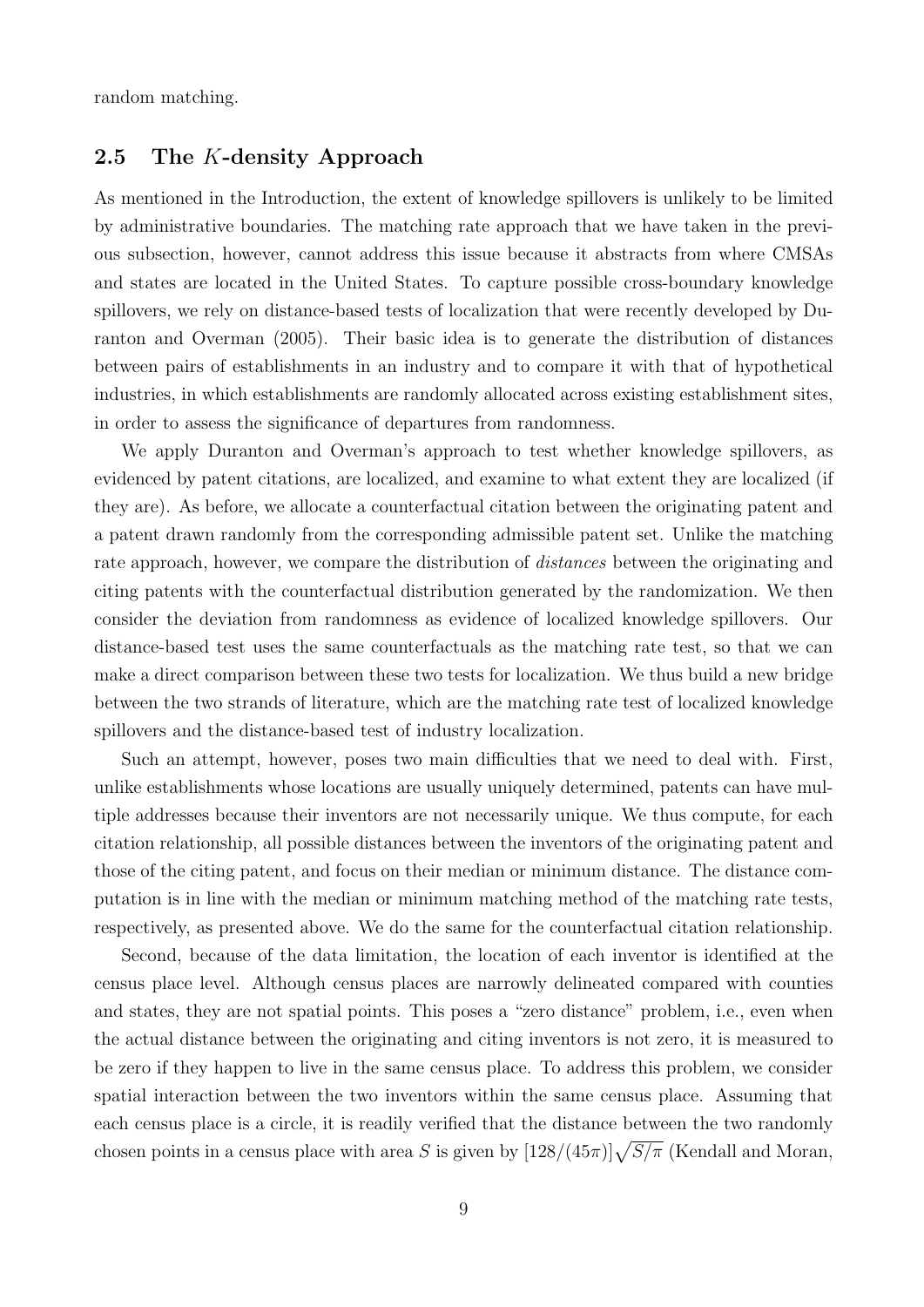1963). We use this correction for the distance between the two inventors who are in the same census place, instead of regarding the distance as to be zero.

It is also noted that, unlike the previous studies on patent citations, we analyze the localization distance that is specific to each patent class. Because the degree of localization is known to differ across industries (e.g., Ellison and Glaeser, 1997; Duranton and Overman, 2005), it seems natural to expect that the extent of localized knowledge spillovers can also differ across patent classes. As we show later, this is indeed the case.

We now describe the detailed procedure of our distance-based test of localized knowledge spillovers. Let  $\mathscr A$  be the set of all technology classes, categorized at the patent class level. We denote by  $\{o_A^i\}$  $n_A^o$  the set of originating patents for technology class  $A \in \mathscr{A}$ , where  $n_A^o$  is the number of originating patents. The set of patents that cite  $o_A^i$  is denoted by  $\{c_A^{ij}\}$  $\sum_{j=1}^{n_A^{ci}}$ , where  $n_A^{ci}$  is the number of citing patents. The number of citations originating from technology class A is then given by  $N_A = \sum_{i=1}^{n_A^o} n_A^{ci}$ . We finally denote by  $d_A^{ij}$  the great-circle distance between patents  $o_A^i$  and  $c_A^{ij}$ , which, as mentioned above, is given by either the minimum or median distance from the inventors of the originating patent to those of the citing patent. Following Duranton and Overman  $(2005)$ , the kernel density (henceforth K-density) estimator of citation distance for technology class  $A$  at any point  $d$  is

$$
\widehat{K}_A(d) = \frac{1}{2hN_A} \sum_{i=1}^{n_A^o} \sum_{j=1}^{n_A^{ci}} f\left(\frac{d - d_A^{ij}}{h}\right),\tag{1}
$$

where  $f$  is a Gaussian kernel function and  $h$  is the bandwidth set as in Silverman (1986). Note that, expression (1) reflects the fact that, unlike Duranton and Overman (2005), we consider unidirectional relationships from the inventors of originating patents to those of citing patents.<sup>13</sup>

Concerning counterfactuals, we run 1000 Monte Carlo simulations.<sup>14</sup> The construction of counterfactuals is the same as that of the matching rate test. For each citing patent  $c_A^{ij}$ , we identify the admissible patent set  $R_A^{ij}$  that consists of the citing patent itself and the associated control patents. In each simulation, we randomly draw a hypothetical patent  $r_{Ak}^{ij}$  from the admissible patent set  $R_A^{ij}$  for each citing patent  $c_A^{ij}$  to estimate the counterfactual K-density for the distribution of distances from originating patents  $o_A^i$  to hypothetical patents  $r_{Ak}^{ij}$ , using a formula similar to (1). After 1000 simulation runs, we rank the counterfactual densities at each 10 km in ascending order and select the 5-th and the 95-th percentiles to obtain a lower 5% and an upper 5% confidence interval that we denote  $\overline{K}_A(d)$  and  $\underline{K}_A(d)$ , respectively.

Detecting localization based on  $\overline{K}_A(d)$  and  $\underline{K}_A(d)$ , however, only allows us to make local statements at a given distance. Unfortunately, this does not lead to statements about the

 $13\text{As}$  in Duranton and Overman (2005), we adopt the reflection method in Silverman (1986) to deal with boundary problems associated with the fact that distances cannot be negative.

<sup>&</sup>lt;sup>14</sup>We also repeated our simulations 2000, 5000, and 10,000 times for several technology classes, and obtained very similar results.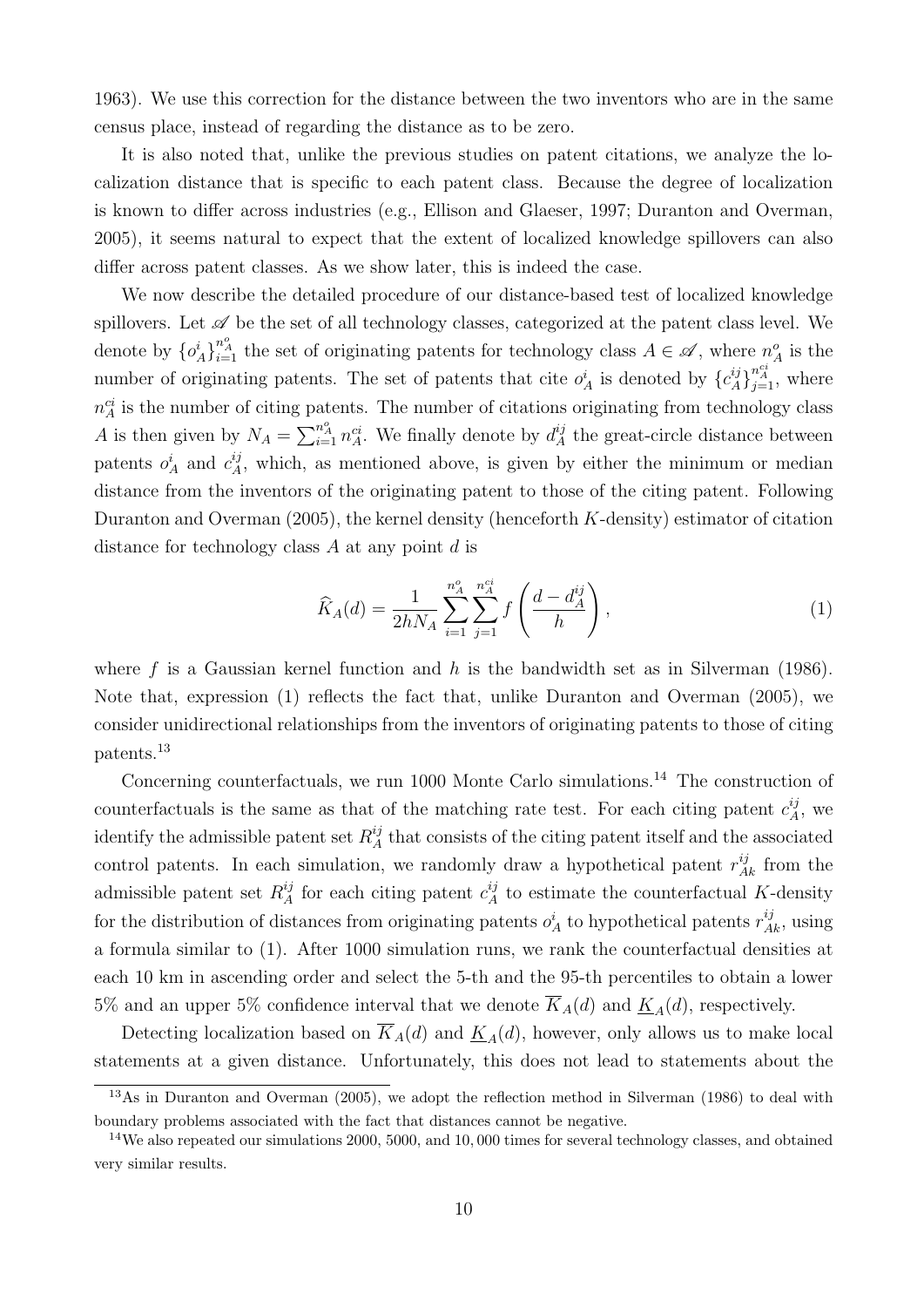global citation patterns of a technology class because even a technology class with randomly distributed citations will exhibit dispersion or localization with a high probability. Indeed, by construction, there is a 5% probability that a technology class displays localization for each distance, so that the probability for this to occur at least once across all distances is quite high.

Therefore, we finally define the global confidence bands that we use to detect localized knowledge spillovers. Let  $\bar{d}_A$  be the maximum distance for technology class A under consideration.<sup>15</sup> We look for the identical upper and lower local confidence intervals such that, when we consider them *across all distances* between 0 and  $\bar{d}_A$  km, only 5% of our randomly generated K-densities hit them. Let  $\overline{K}_A(d)$  be the upper global confidence band of technology class A. When  $\widehat{K}_A(d) > \overline{K}_A(d)$  for at least one  $d \in [0, \overline{d}_A]$ , this technology class is said to exhibit global localization at a 5% confidence level. Conversely, the lower global confidence band of technology class A,  $\underline{K}_{4}(d)$ , is such that it is hit by 5% of the randomly generated K-densities that are not localized. A technology class is then said to exhibit global dispersion at a 5% confidence level when  $\widehat{K}_A(d) < \underline{K}_A(d)$  for at least one  $d \in [0, \bar{d}_A]$  and the technology class does not exhibit global localization. The definition of global dispersion requires no global localization because otherwise dispersion at large distances could be a consequence of localization at smaller distances, given that our densities must sum to one by construction. Hence, we define

$$
\Gamma_A(d) \equiv \max\left\{\widehat{K}_A(d) - \overline{\overline{K}}_A(d), 0\right\}
$$

as an index of global localization, and

$$
\Psi_A(d) \equiv \begin{cases} \max \left\{ \underline{\underline{K}}_A(d) - \widehat{K}_A(d), 0 \right\} & \text{if } \sum_d \Gamma_A(d) = 0 \\ 0 & \text{otherwise} \end{cases}
$$

as an index of global dispersion.

#### Insert Figure 2

Figures  $2(a)$ –(b) illustrate K-densities (solid) and global confidence bands (dotted) for two patent classes, namely butchering (452) and amusement devices: toys (446), respectively. The former exhibits global localization while the latter is globally dispersed.

# 3 Results

The purpose of this section is fourfold. Using the matching rate tests at the aggregate level, we first replicate the same qualitative features as those of Jaffe, Trajtenberg and Henderson (1993) and Thompson and Fox-Kean (2005), despite some differences in data and methodology. We

<sup>&</sup>lt;sup>15</sup>Following Duranton and Overman (2005), we define the maximum distance as the median of all distances of all possible counterfactual citations for technology class A.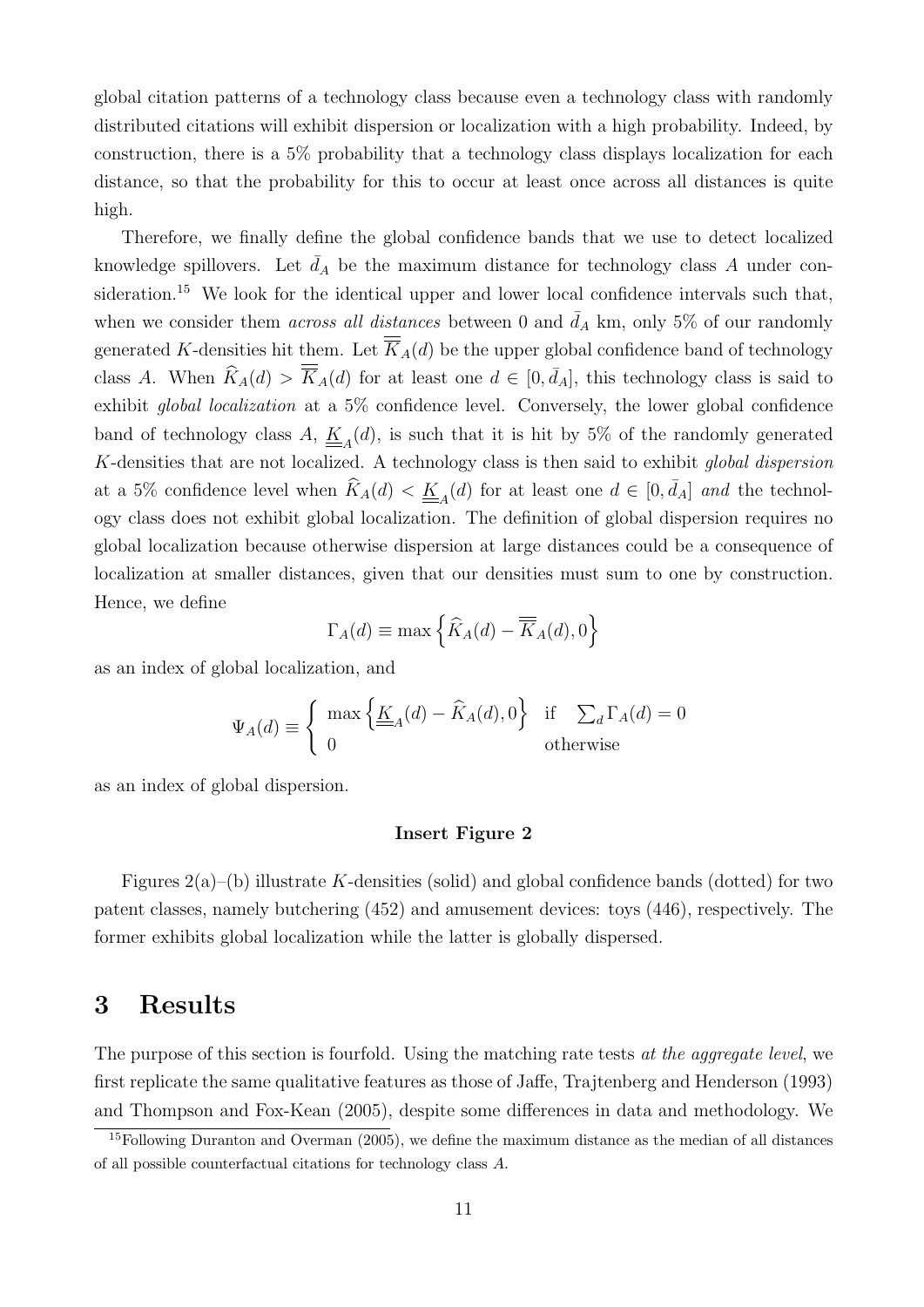then turn to our K-density tests, and show that a substantial number of technology classes display localization, even when control patents are selected at the six-digit level. We further explore in details why the discrepancy arises between these two tests by comparing our classspecific distance-based tests with the matching rate tests at the disaggregate level. We finally derive some policy implications from our findings.

# 3.1 The Matching Rate Tests

Table 2 reports the results of the matching rate tests for the state, CMSA and county levels.<sup>16</sup> Following Jaffe, Trajtenberg and Henderson (1993) and Thompson and Fox-Kean (2005), the matching rate tests are implemented at the aggregate level encompassing all technology classes. Using controls at the three- and six-digit levels, we compare the observed matching rate with the average of the counterfactual matching rates for each geographic unit. The standard errors of the counterfactual matching rates are computed by simulation with 1000 replications.

#### Insert Table 2

In the case of the three-digit controls, the observed matching rates are significantly higher than the counterfactual ones for all spatial scales, although the matching rates become smaller for finer geographic units. We reject the null hypothesis of no localized knowledge spillovers at a 5% significance level, and, thus, find solid evidence of localized knowledge spillovers. By contrast, the null hypothesis is not rejected for the six-digit controls, which suggests no evidence of localized knowledge spillovers. These results share the same qualitative features as those of Jaffe, Trajtenberg and Henderson (1993) and Thompson and Fox-Kean (2005), although our data construction and methodology are somewhat different from theirs.

### 3.2 The K-density Tests

We now describe the results of the K-density tests. We introduce some notations. For a technology class  $A \in \mathscr{A}$ , knowledge spillovers are said to exhibit *localization at distance d* if  $\Gamma_A(d) > 0$ , whereas they are said to exhibit *dispersion at distance d* if  $\Psi_A(d) > 0$ . We define a technology class A as having localized knowledge spillovers if  $\Gamma_A \equiv \sum_d \Gamma_A(d) > 0$ , and as having dispersed knowledge spillovers if  $\Psi_A \equiv \sum_d \Psi_A(d) > 0$ . Finally, we use  $L^1 = \{A \in$  $\mathscr{A}|\Gamma_A > 0$ } and  $D^1 = \{A \in \mathscr{A}|\Psi_A > 0\}$  to denote the sets of technology classes displaying localized and dispersed knowledge spillovers, respectively.

Table 3 presents the main results. As we consider both the minimum and median distances, as well as the three- and six-digit controls, there are four possibilities. First, concerning the three-digit case, we find localized knowledge spillovers for the majority of technology classes, with about  $70\%$  being localized for both the median and minimum distances. These results

 $\frac{16}{16}$ As in Thompson and Fox-Kean (2005), we use 16 CMSAs as defined in 1981 by excluding Puerto Rico.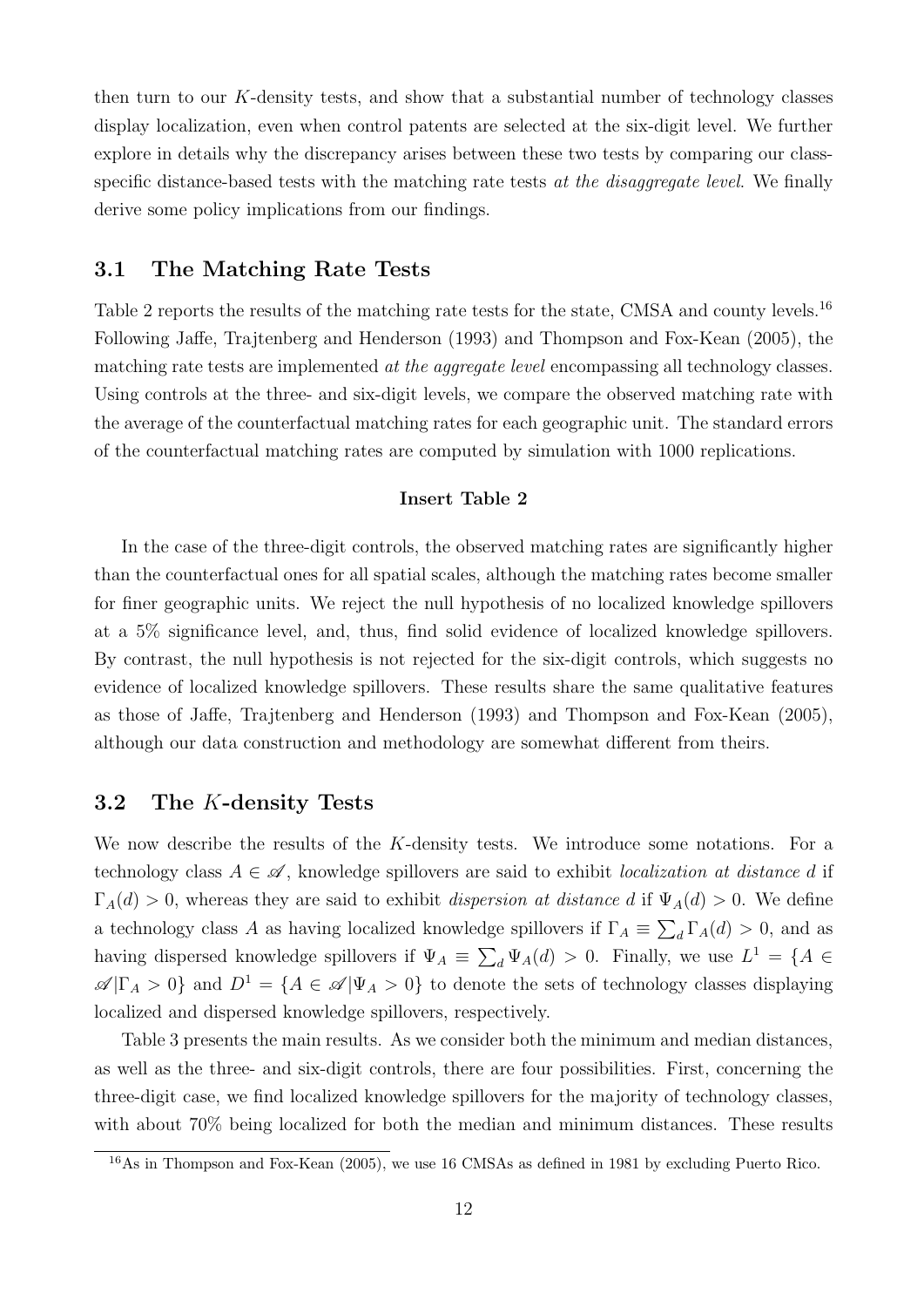are in line with those obtained by Jaffe, Trajtenberg and Henderson (1993). Turning to the six-digit controls, more than 30% of technology classes exhibit localized knowledge spillovers regardless of whether we use the median or minimum distance. Although fewer classes exhibit localization in the six-digit case, we obtain solid evidence for localized knowledge spillovers. This is surprising given that Thompson and Fox-Kean (2005) find no evidence supporting localization at the state and CMSA levels. The matching rate tests that we have presented above also report no localization for the six-digit controls.

#### Insert Table 3

To investigate more closely the scope of knowledge spillovers, let  $L^1(d) = \{A \in \mathscr{A} | \Gamma_A(d) >$ 0} and  $D^1(d) = \{A \in \mathscr{A} | \Psi_A(d) > 0\}$  be the sets of technology classes that exhibit localization and dispersion, respectively. Figure 3 illustrates the distributions of  $|L^1(d)|$  and  $|D^1(d)|$  for the three- and six-digit controls. In each case, there is no substantial difference between the median (solid) and the minimum (dotted) distance methods. We see that the number of localized technology classes is greater at smaller distances for both the three- and six-digit controls. The degree of localization decreases as the distance from the originating patents increases, thus suggesting that knowledge spillovers decay with distance. Interestingly, this is consistent with the assumption that is made in the recent theory of spatial development (Desmet and Rossi-Hansberg, 2009). By contrast, there is no clear pattern for dispersed knowledge spillovers, although we observe some significant dispersion across various distances. Such dispersion of citing inventors may arise, for instance, when the benefits of their pooling is dominated by the costs of their poaching from firms' perspectives (Combes and Duranton, 2006).

#### Insert Figure 3

We can delineate a boundary within which knowledge spillovers are localized. Figure 4 shows the percentages of technology classes displaying localization at least once within distance d. As shown, there are substantial differences between the three- and six-digit cases. However, no matter which control is used, more than half of the technology classes displaying localized knowledge spillovers are localized at least once within about 200 km, which corresponds roughly to the distance between Boston and New Haven. We can also consider 1200 km as an upper bound of the extent of knowledge spillovers because more than 95% of all localized classes are localized by this distance, regardless of which controls are used.

#### Insert Figure 4

We further examine heterogeneity in the patterns of knowledge spillovers across technology classes. Figure 5 illustrates the distributions of  $\Gamma_A$  and  $\Psi_A$  for the median distance case because the results are fairly robust regardless of the choice between the median and the minimum distances.<sup>17</sup> Both distributions are skewed substantially with the localization and

<sup>&</sup>lt;sup>17</sup>The results of the minimum distance method are available upon request from the authors.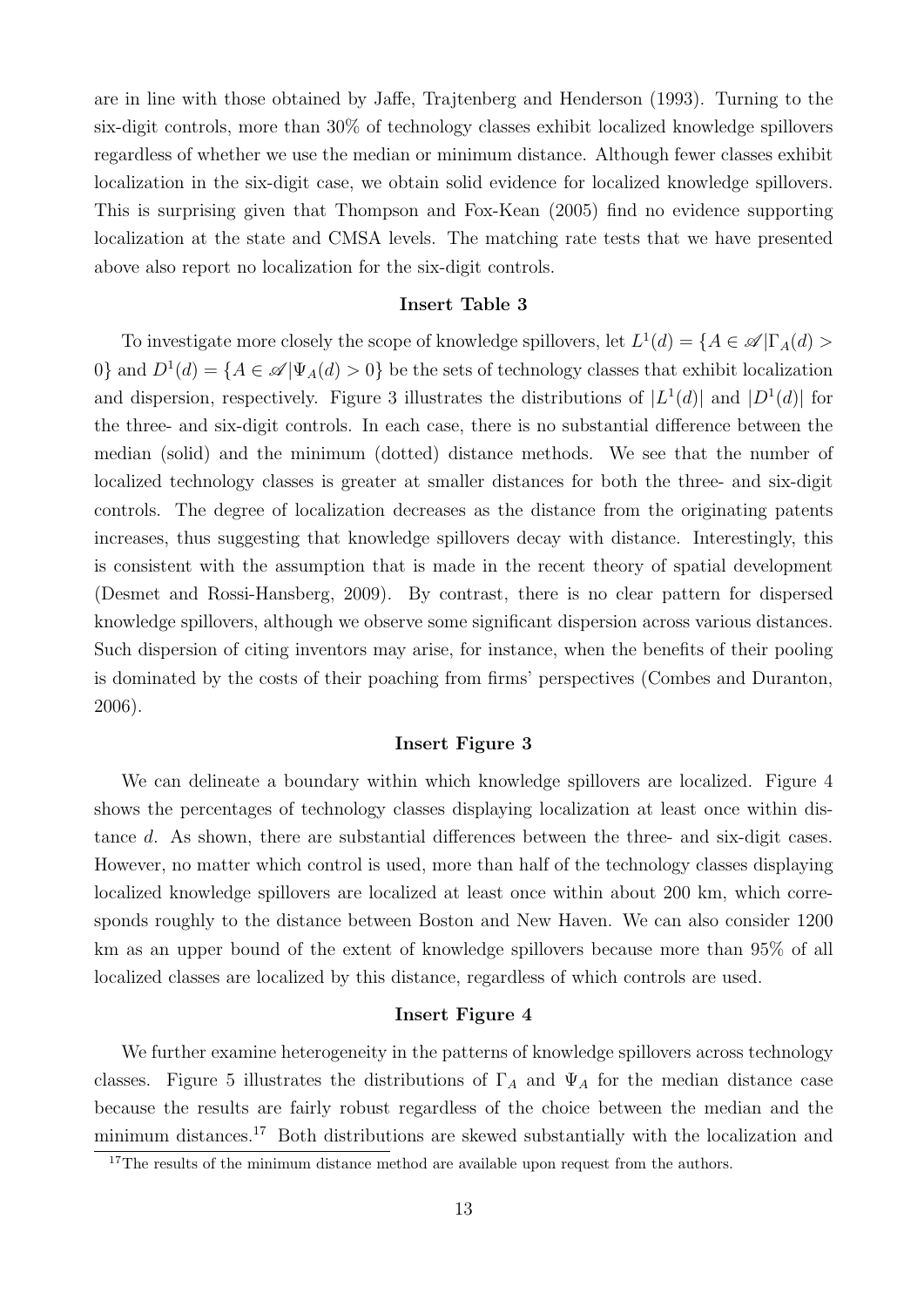dispersion indices being close to zero, while there are several technology classes displaying highly localized or dispersed knowledge spillovers. Interestingly, for the three-digit controls, the fraction of localized technology classes outweighs substantially that of dispersed technology classes. By contrast, in the six-digit case, the corresponding difference between the localized and dispersed technology classes is not so large.

#### Insert Figure 5

Finally, Table 4 presents the top 20 technology classes with highest degrees of localization, measured by  $\Gamma_A$ , for the median distance case. The rankings for the three- and six-digit controls are roughly similar, in that five out of the top 20 localized classes overlap between the three- and six-digit cases.<sup>18</sup> Table 4 also shows that knowledge spillovers are highly localized in "traditional" industries such as: agriculture, husbandry and food (Patent Class 452); furniture and house fixtures (256); earth working and wells (166 and 405); and apparel and textile industries (2, 36, and 112), where the categories are given by Hall, Jaffe and Trajtenberg (2001). We also find significant localization of knowledge spillovers for many mechanical industries (Patent Classes 192, 221, 239, 254, 296, 301, 303, 411, 440, 492 and 508), in particular, transportation mechanical industries (296 and 301).

#### Insert Table 4

## 3.3 Comparison

We have shown that, unlike the matching rate tests, the  $K$ -density tests provide solid evidence for localized knowledge spillovers, even for the six-digit controls. We now explore the differences, as well as the similarities, in detecting localization between these two approaches. In particular, we argue, in what follows, that the matching rate tests using the six-digit controls underestimate localization of knowledge spillovers because of the following two "aggregation" problems.

The first problem is "technological aggregation". As shown above, the K-density tests reveal considerable heterogeneity across technology classes in whether knowledge spillovers are localized or dispersed. This is particularly so, in the six-digit case, where the distributions of  $\Gamma_A$  and  $\Psi_A$  are roughly similar. Accordingly, if these heterogeneous classes are pooled, as in the conventional matching rate tests, both localization and dispersion can be cancelled out with each other, and, thus, may leave no evidence of localization at the aggregate level.

To confirm this idea, we implement class-specific matching rate tests. Specifically, we test the hypothesis of no localized knowledge spillovers at the 5% significance level for each technology class. Let  $L_1 = \{A \in \mathscr{A} | p_A^c > p_A^r\}$  denote the set of technology classes that exhibit

<sup>&</sup>lt;sup>18</sup>In fact, the rank correlation coefficient between the three- and six-digit controls is computed as  $\rho = 0.36$ . and the null hypothesis of no correlation is rejected at the 1% significance level.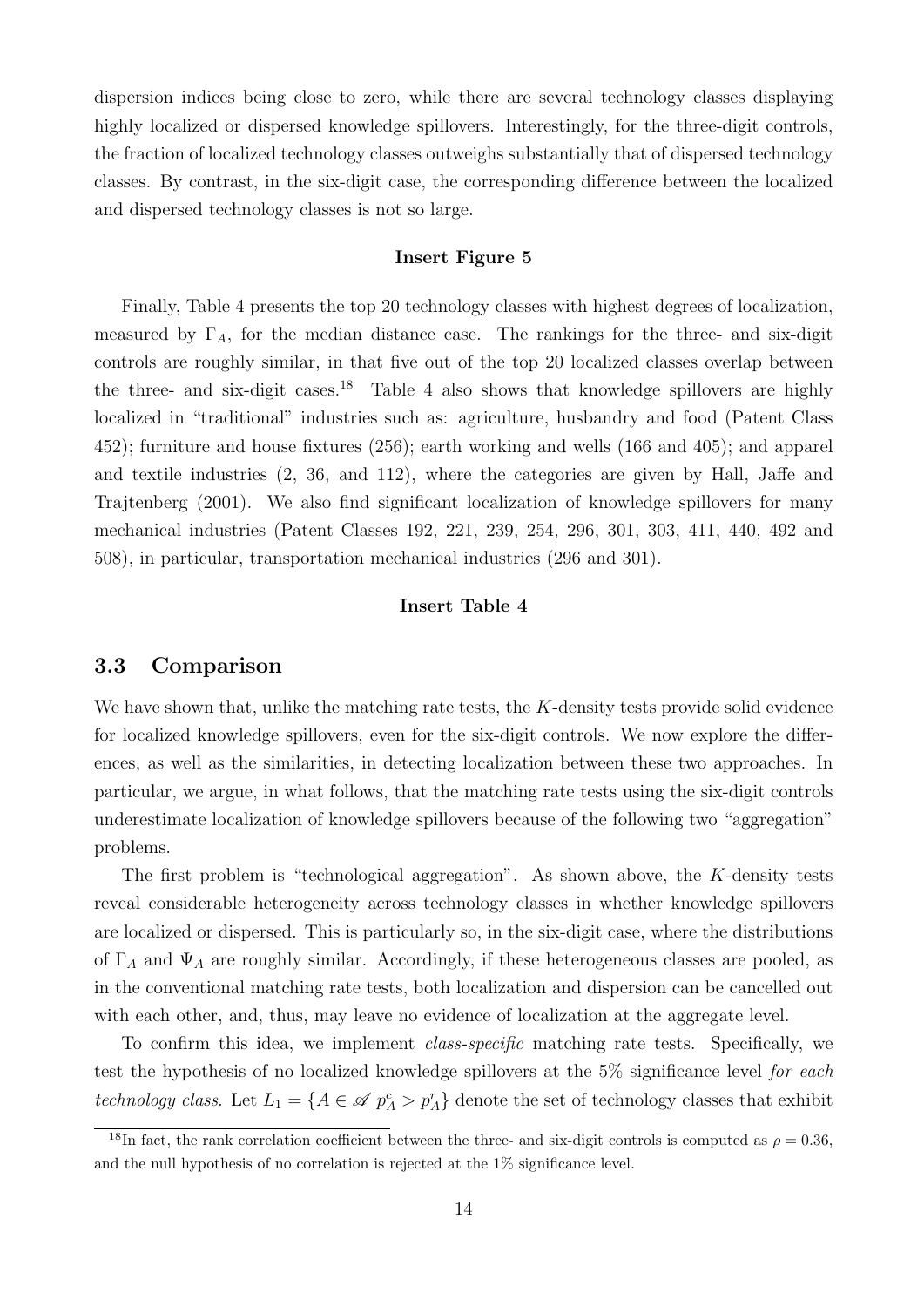localization by the class-specific matching rate tests, where  $p^c$  and  $p^r$  depend on technology class A. Table 5 shows that, when the three-digit controls are used, localized knowledge spillovers are detected for 270 or 266 technology classes, depending on whether the spatial units are states or CMSAs. Interestingly, these numbers are fairly close to the 275 localized classes, obtained from the K-density tests in Table  $3^{19}$  Hence, we conclude that the matching rate and the K-density tests detect roughly the same number of localized technology classes for the three-digit controls.

However, for the six-digit controls, the matching rate and the  $K$ -density tests substantially differ in detecting the number of localized technology classes. Indeed, the class-specific matching rate tests identify localization for a smaller fraction of technology classes than do the K-density tests. More concretely, only 47 to 69 technology classes display localization in the former tests, depending on the spatial units, whereas more than 100 technology classes are shown to be localized in the latter tests. Yet, even in the class-specific matching rate, the percentages of technology classes with localized knowledge spillovers remain in the range between 13% and 20%. Hence, we find evidence that knowledge spillovers are localized for nonnegligible, though not overwhelming, technology classes, even in the six-digit case.

#### Insert Table 5

The second problem of the conventional matching rate tests is "geographic aggregation". The matching rate tests *ex ante* allocate inventors to spatial units such as states and CMSAs. As Duranton and Overman (2005) pointed out, this aggregation treats administrative units symmetrically, so that inventors in neighboring spatial units are treated in exactly the same way as inventors at the opposite ends of a country. This creates a downward bias when dealing with localized knowledge spillovers that cross an administrative boundary. The distance-based tests have an advantage in that they do not overlook such cross-border knowledge flows.

To investigate this possibility, we again focus on the discrepancy between the matching rate and the K-density tests for the six-digit controls. We first implement the matching rate tests for the two groups of technology classes, that is, the set of localized technology classes by the K-density tests,  $L^1 = \{A \in \mathcal{A} | \Gamma_A > 0\}$ , and the set of nonlocalized technology classes,  $L^0 = \{A \in \mathscr{A} | \Gamma_A = 0\}$ . We then define  $L_0^1 = \{A \in \mathscr{A} | p_A^c = p_A^r \text{ and } \Gamma_A > 0\}$  as the set of technology classes where the  $K$ -density tests detect significant localization, while the matching rate tests do not. Thus, it follows that  $L_0^1 \subseteq L^1$ . Similarly, we define  $L_1^0 = \{A \in \mathscr{A} | p_A^c >$  $p_A^r$  and  $\Gamma_A = 0$ }  $\subseteq L^0$ .

Table 6 provides the results. First, looking at the results of  $|L_0|$  in the first and second rows, a large number of technology classes that are detected as localized by the K-density tests are not identified as localized by the matching rate tests. We thus find that the matching rate

<sup>&</sup>lt;sup>19</sup>Table 5 shows the results for the median matching case. The results for the minimum matching case are qualitatively similar, and, thus, are omitted. They are available upon request from the authors.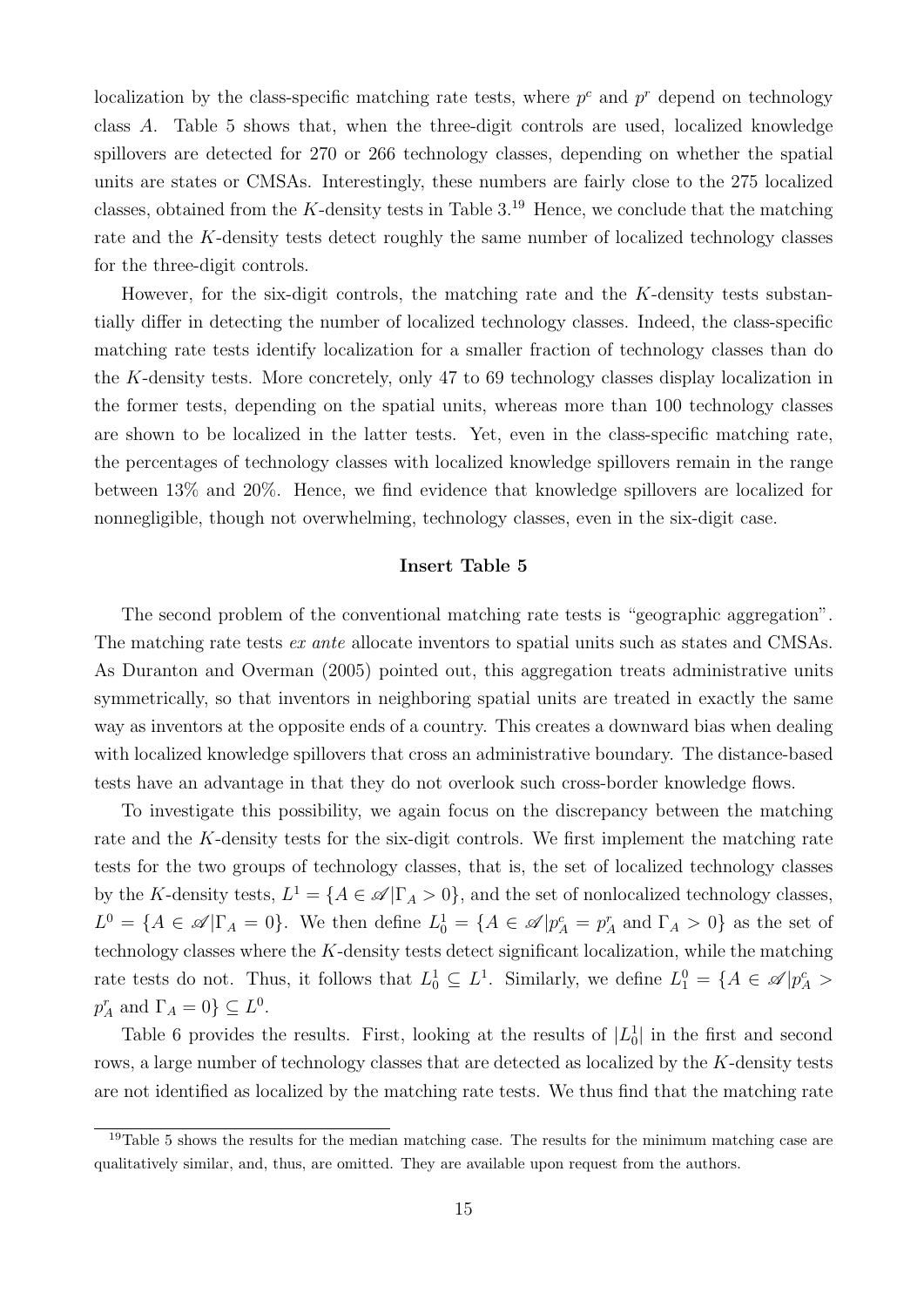tests underestimate localized knowledge spillovers. The number of underestimated technology classes ranges from 67 to 89, depending on the spatial units. These biases are substantial since the percentage of underestimated classes is as high as 61% to 62% at the state and CMSA levels, respectively, and it amounts to 81% at the county level. Moving to the results of  $|L_1^0|$ in the third and fourth rows, a number of technology classes that are not detected as localized by the K-density tests are identified as localized by the matching rate tests. This implies that the matching rate tests can also overestimate localized knowledge spillovers. However, the numbers of *underestimated* localized classes,  $|L_0^1|$ , much outweigh those of *overestimated* localized classes,  $|L_1^0|$ . We see that the difference ranges from 40 to 62, which explains the difference between  $|L^1|$  in Table 3 and  $|L_1|$  in Table 5 for the six-digit controls.

#### Insert Table 6

We finally investigate where we observe the downward biases of the matching rate tests using the six-digit controls in detecting localized knowledge spillovers. Figure 6 plots  $|L_0^1(d)|$ for each distance d, where  $L_0^1(d) = \{A \in \mathscr{A} | p_A^c = p_A^r \text{ and } \Gamma_A(d) > 0\}$ . We first notice that the downward biases tend to be most substantial around 200 km or 500 km, depending on whether we focus on counties or on CMSAs and states. For example, the county-level matching rate tests fail to detect about 40 technology classes as having no localized knowledge spillovers at 200 km. This underestimation is inherent in their construction. The matching rate tests cannot discern, by their definitions, knowledge spillovers that travel longer than their predetermined administrative boundaries. For example, given that the average of within-area distances for the U.S. states is 197.9 km, localized knowledge spillovers whose scope significantly exceeds that distance are unlikely to be captured by the state-level matching rate test. In this light, the matching rate tests with smaller spatial units, which have the smaller average of withinarea distances, tend to more severely underestimate localized knowledge spillovers that can be detected by the K-density tests.

#### Insert Figure 6

In summary, the existing matching rate tests systematically understate localized knowledge spillovers, as evidenced by patent citations. We explain this by two aggregation problems, which are technological and geographic aggregations. If we control for heterogeneity in localization and dispersion by disaggregating technology classes, the matching rate tests provide evidence of localized knowledge spillovers for a fraction of technology classes. Yet, they still fail to identify a substantial number of localized technology classes that are detected by the distance-based K-density tests. Our analysis also suggests that the matching rate tests with smaller administrative units tend to exacerbate the underestimation problem. In view of this, the geographic aggregation problem with the matching rate tests cannot be resolved, even when taking smaller administrative units such as counties. Rather, in that case, the downward biases become more substantial.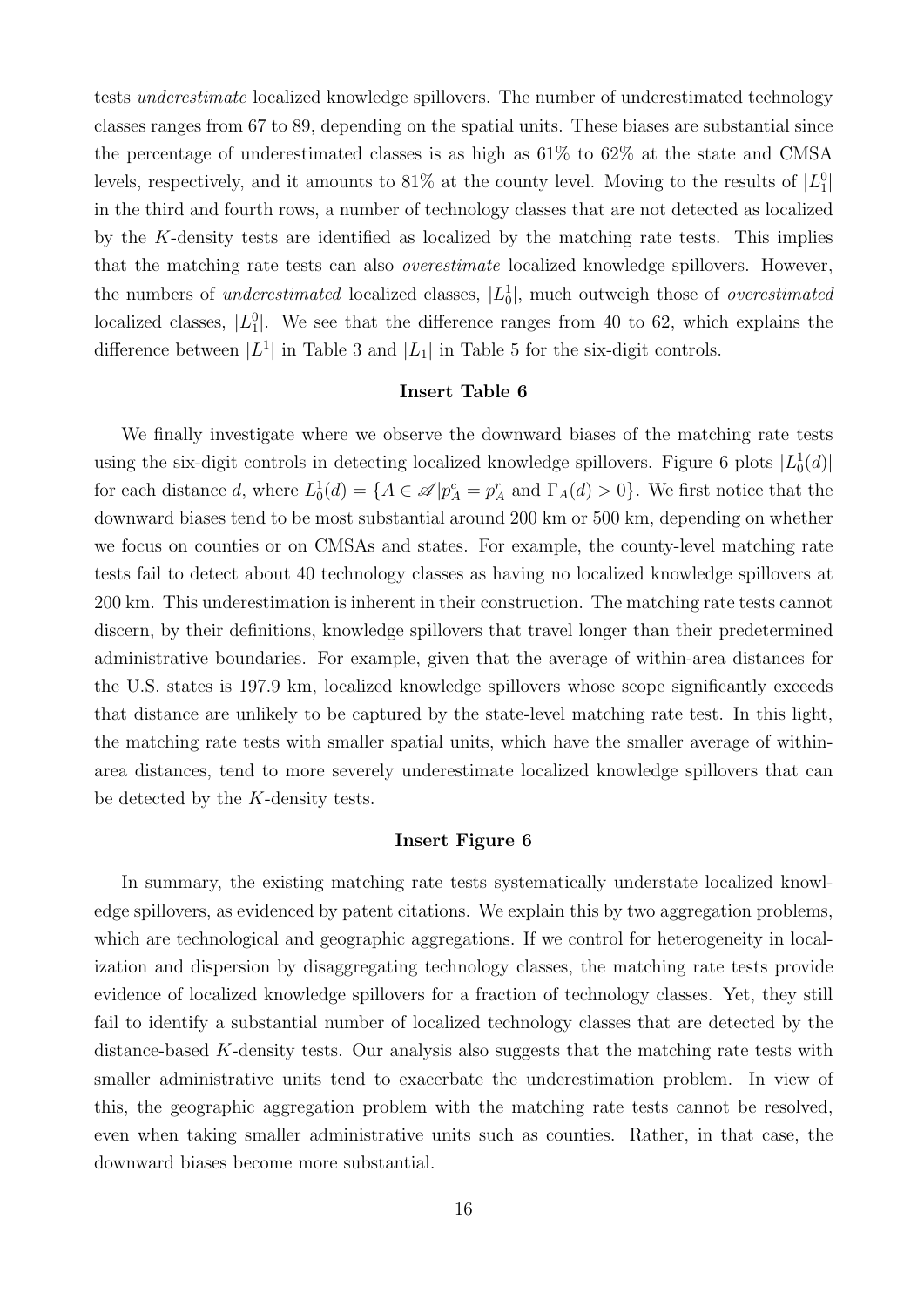## 3.4 Policy implications

Our K-density tests find solid evidence supporting localization, regardless of whether we use the three- or six-digit controls. Since we allow for distance and heterogeneity across technology classes, our findings shed new light on cluster policies. First, policy makers need to select the "right" technology classes, i.e., those displaying significant localized knowledge spillovers. Second, for each "right" technology class, the "right" scope, i.e., the distance within which the technology class exhibits localization, must also be selected in a borderless manner. Since the majority of technology classes that display localization are localized within 200 km, knowledge cluster policies can generally be made within this distance in order to enhance knowledge externalities.

However, this is not the end of the story. The combination of the "right" technology class and the "right" scope at one time does not necessarily ensure a successful cluster policy at other times. For instance, the father of Silicon Valley, Frederick Terman, could not replicate "Silicon Valley East" in New Jersey several years later. The reason why such an attempt, led by Bell Laboratories, was in vain, may be that they failed to choose "right" time, as pointed out by Findlay (1992) and Leslie and Kargon (1996). This experience suggests that "right" technology classes and "right" scopes may change over time.

To explore this issue, we restrict ourselves to the citing patents granted in two sub-periods, 1985-1989 and 1995-1999. Interestingly, Figure 7 illustrates that, as time goes by, the number of localized technology classes,  $|L^1(d)|$ , gets smaller in shorter distances while it gets larger in longer distances. This feature is common to the three- and six-digit cases, although it is less clear in the latter case. We further show that, in both cases, the distances within which the majority of technology classes displaying localization are localized can increase up to 500 km in the latter period. It should be noted, however, that the larger the cluster size the more likely to be higher the commuting costs and land rents. Accordingly, such large-scale cluster policies are unlikely to be justified by the cost-benefit analysis that encompasses not only positive knowledge externalities but also negative congestion externalities, as emphasized by Duranton et al. (2010). Hence, we may conclude that policy makers must also care about the "right" time to implement cluster policies.

#### Insert Figure 7

# 4 Conclusion

We propose a distance-based approach to localized knowledge spillovers and revisit the recent debate by Thompson and Fox-Kean (2005) and Henderson, Jaffe and Trajtenberg (2005) on the existence of localized knowledge spillovers. Our concern has been two aggregation problems, namely technological and geographic aggregations, both of which are ignored in that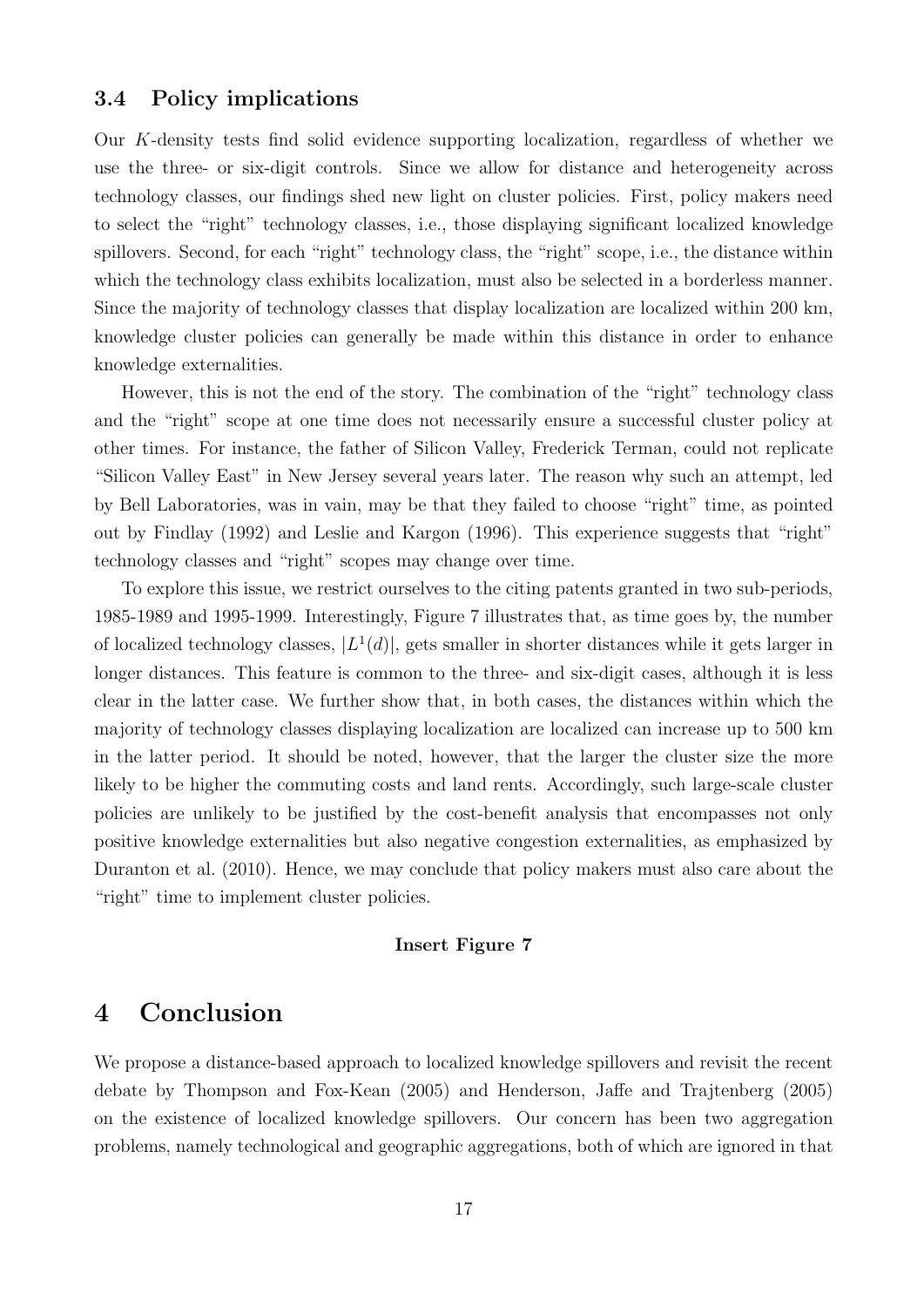literature. Overcoming these two problems, our distance-based tests have found solid evidence supporting localized knowledge spillovers for a substantial number of technology classes, even when the finer six-digit controls are used. At the same time, nonnegligible technology classes exhibit dispersion, thus implying considerable heterogeneity across classes. We show that the class-specific matching rate tests for the six-digit controls understate the number of localized technology classes that are detected by the distance-based tests. These aggregation biases may thus explain why the matching rate tests, implemented by Thompson and Fox-Kean (2005), could not find any significant evidence for intranational knowledge spillovers.

Our distance-based tests have found that the number of localized technology classes for the six-digit controls is smaller than that for the three-digit controls. However, as argued by Henderson, Jaffe and Trajtenberg (2005), finer controls need not be better because they can induce the sample selection problem. Our six- and three-digit results thus provide the possible shares of localized technology classes, with the range being between 30% and 70%. Furthermore, we show that, in either case, the localization of knowledge spillovers attenuates with distance. We thus conclude that substantial numbers of technology classes display localized knowledge spillovers at the intranational level, regardless of whether we use the three- or six-digit controls.

To compare our distance-based tests with the conventional matching rate tests such as Jaffe, Trajtenberg and Henderson (1993) and Thompson and Fox-Kean (2005), we have relied on typical case-control methods by specifying the technology level at which control patents are selected. It is worth noting, however, that Thompson (2006) developed an alternative method that does not involve such case controls. Using more recent data that can distinguish citations added by inventors from those added by examiners, Thompson (2006) showed that inventor citations are more likely to match the state or CMSA of their originating patents than examiner citations. Given our result that the matching rate tests are subject to the two aggregation problems, that alternative approach may be biased as well. Our distance-based method can be modified to address such an issue by testing for the localization of inventor added citations relative to the counterfactual geographic distribution of examiner added citations.

Our findings from class-specific distance-based tests have several implications for cluster policies. First, policy makers need to select the "right" technology classes. Second, for each "right" technology class, the "right" scope must also be taken into account. Since the majority of technology classes that display localization are localized within 200 km, knowledge cluster policies can generally be made within this distance in order to enhance knowledge externalities. As administrative boundaries need not limit knowledge spillovers, such policies would require coordination among adjacent administrative units. Last, policy makers must also care about the "right" time to implement cluster policies because the "right" technology classes and the "right" scopes can change over time. Although we have mainly focused on cross-boundary knowledge spillovers to illustrate the biases generated by the matching rate tests, our  $K$ -density tests can also be applied to localized knowledge clusters in smaller scales. This direction is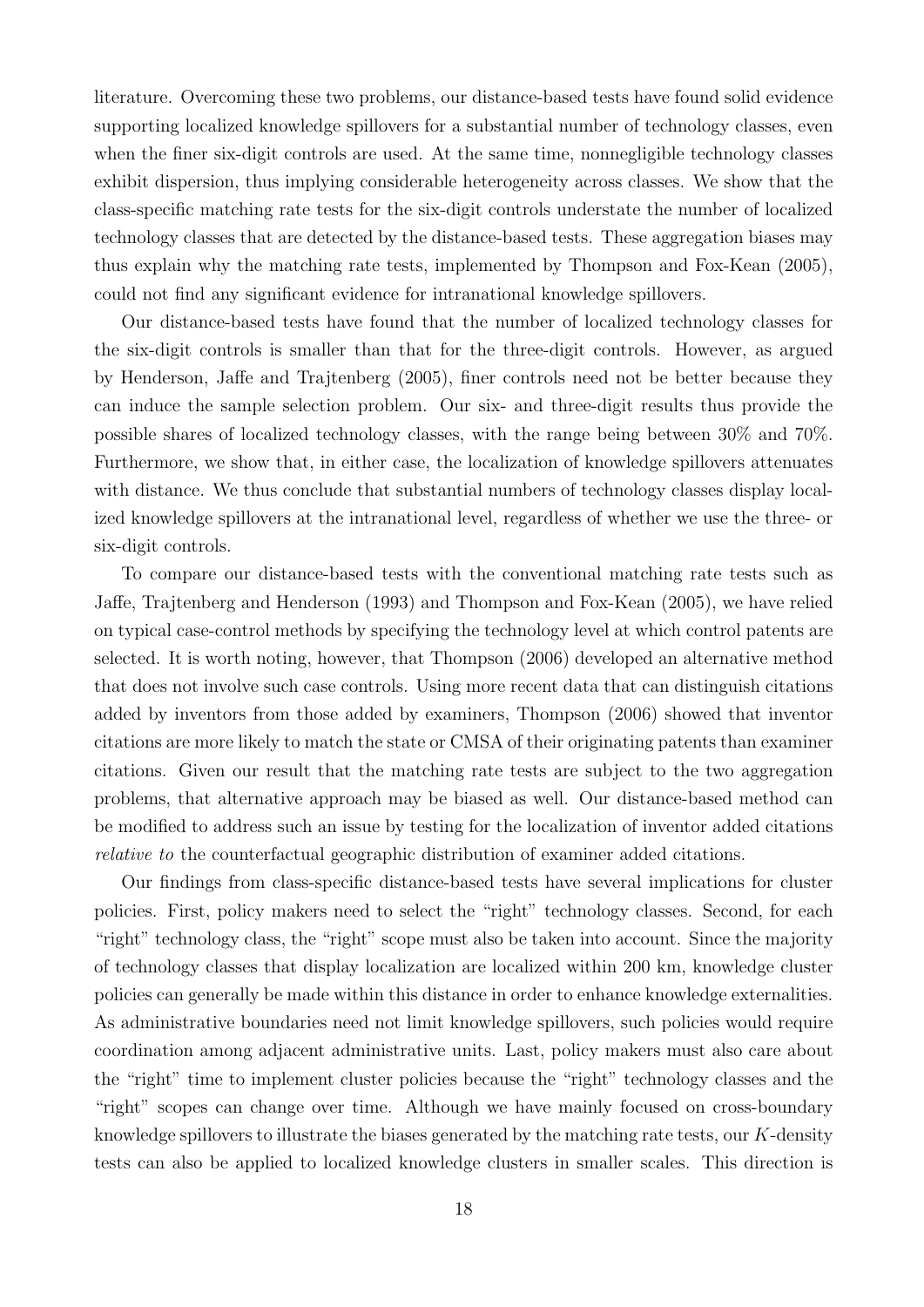independently explored by Kerr and Kominers (2010).<sup>20</sup>

Finally, our distance-based measure of localized knowledge spillovers can be used to explore the determinants of industry agglomeration. Some studies (e.g., Rosenthal and Strange, 2001; Ellison, Glaeser and Kerr, 2010) already attempted to include proxies for the importance of knowledge spillovers, which are constructed more directly from patent data, into their regression analysis. However, we are not aware of any study that incorporates a measure of localized knowledge spillovers for explaining industry agglomeration. Using such a localization measure would lead to a better understanding of the relationship between industry agglomeration and knowledge spillovers.

<sup>20</sup>We became aware of their project after the first draft of our paper was completed. Kerr and Kominers (2010) apply a similar distance-based method to patent data. However, there is one notable difference. Their K-density tests detect localization by comparing pairwise distances among inventors in a technology with those obtained from 1000 random draws of U.S. inventors of a similar size to that technology, as have been done by Duranton and Overman (2005) in the context of establishment agglomeration. Hence, their K-density tests abstract from the concept of control patents and explicit citing–cited relationships, both of which are at the heart of our tests.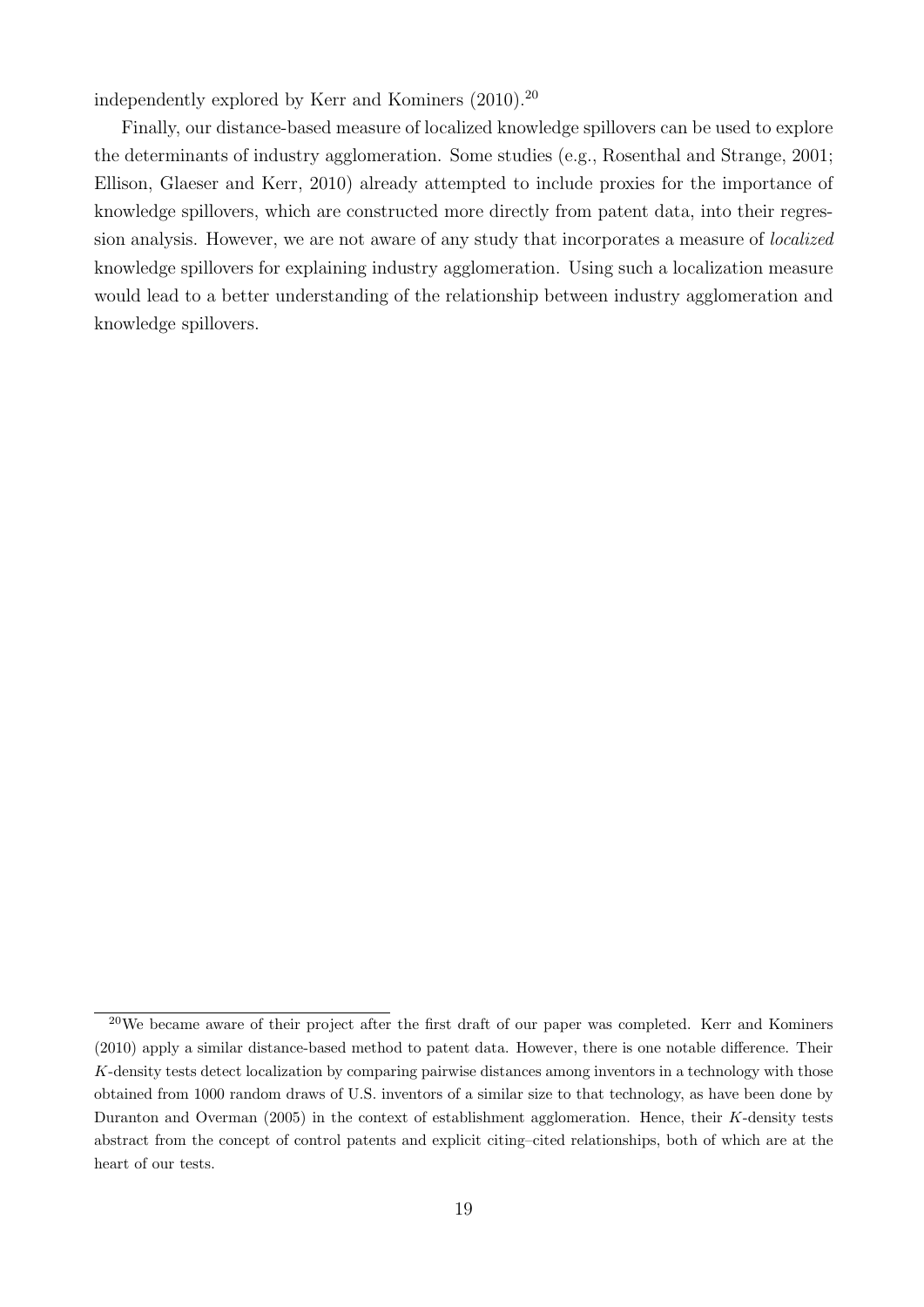# References

- Agrawal, Ajay, Devesh Kapur, and John McHale. 2008. "How do spatial and social proximity influence knowledge flows? Evidence from patent data." Journal of Urban Economics, 64: 258–268.
- Agrawal, Ajay, Iain Cockburn, and Carlos Rosell. 2010. "Not Invented Here? Innovation in company towns." Journal of Urban Economics, 67: 78–89.
- Almeida, Paul. 1996. "Knowledge sourcing by foreign multinationals: Patent citation analysis in the U.S. semiconductor industry." Strategic Management Journal, 17: 155–165.
- Combes, Pierre-Philippe, and Gilles Duranton. 2006. "Labour pooling, labour poaching, and spatial clustering." Regional Science and Urban Economics, 36: 1–28.
- Desmet, Klaus, and Esteban Rossi-Hansberg. 2009. "Spatial development." Working Paper 2009-18, Instituto Madrileño de Estudios Avanzados.
- Duranton, Gilles, and Henry Overman. 2005. "Testing for localization using microgeographic data." Review of Economic Studies, 72: 1077–1106.
- Duranton, Gilles, Martin Philippe, Thierry Mayer, and Florian Mayneris. 2010. The Economics of Clusters: Lessons from the French Experience. Oxford University Press.
- Ellison, Glenn D., and Edward L. Glaeser. 1997. "Geographic concentration of in US manufacturing industries: A dartboard approach." Journal of Political Economy, 105: 889– 927.
- Ellison, Glenn D., Edward L. Glaeser, and William R. Kerr. 2010. "What causes industry agglomeration? Evidence from coagglomeration patterns." American Economic Review, 100: 1195–1213.
- Findlay, John M. 1992. Magic lands: Western cityscapes and American culture after 1940. Berkeley:University of California Press.
- Hall, Bronwyn, Adam Jaffe, and Manuel Trajtenberg. 2001. "The NBER patent citation data file: Lessons, insights and methodological tools." NBER Working Paper #8498.
- Henderson, Rebecca, Adam Jaffe, and Manuel Trajtenberg. 2005. "Patent citations and the geography of knowledge spillovers: A reassessment: comment." American Economic Review, 95: 461–464.
- Jaffe, Adam, Manuel Trajtenberg, and Rebecca Henderson. 1993. "Geographic localization of knowledge spillovers as evidenced by patent citations." Quarterly Journal of Economics, 108: 577–598.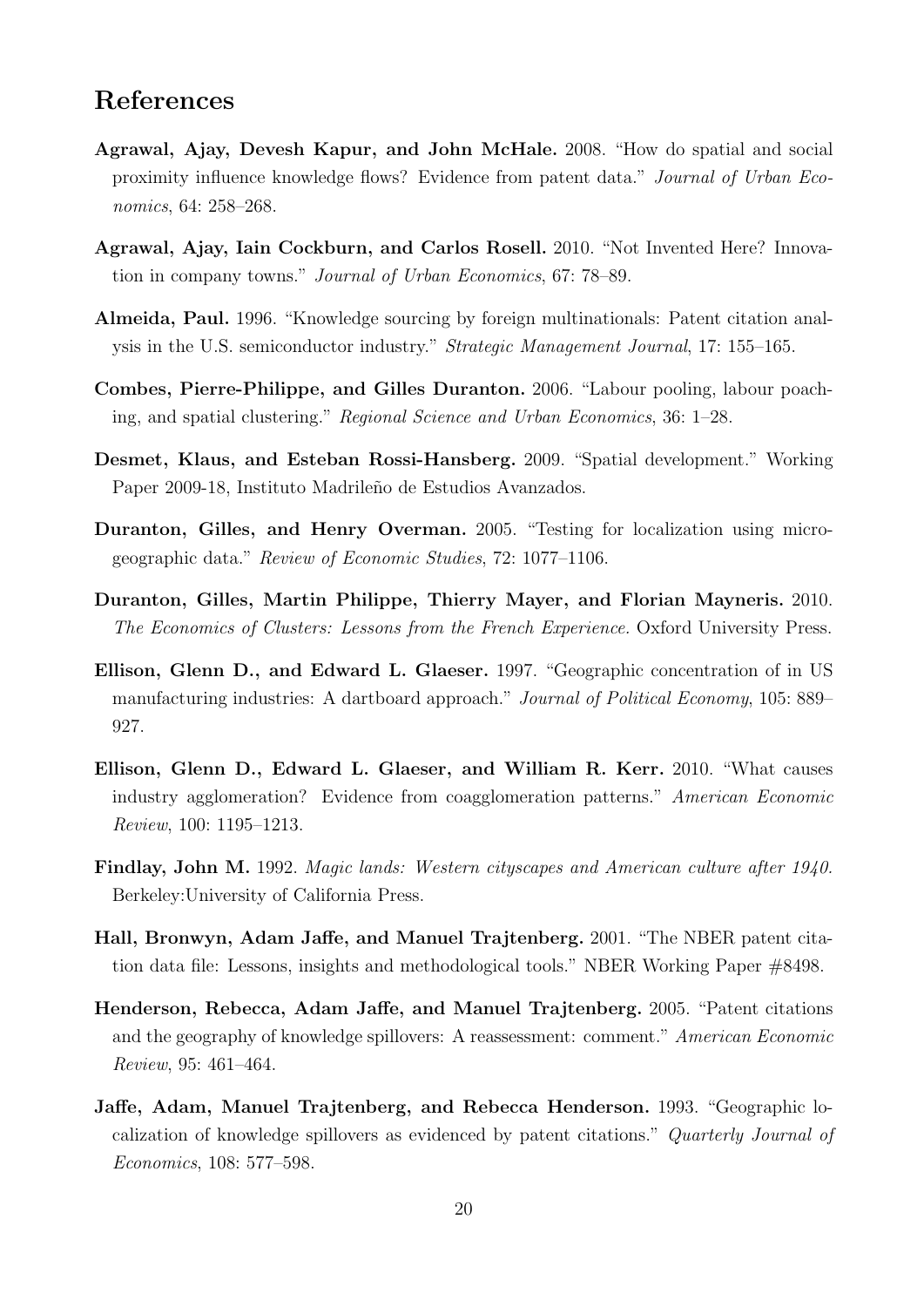- Kendall, M.G., and P.A.P. Moran. 1963. Geometrical Probability. London:Charles Griffin & Company Limited.
- Kerr, William R., and Scott Duke Kominers. 2010. "Agglomerative forces and cluster shapes." NBER Working Paper #16639.
- Leslie, Stuart W., and Robert H. Kargon. 1996. "Selling Silicon Valley: Frederick Terman's model for regional advantage." Business History Review, 70: 435–472.
- Marshall, Alfred. 1920. Principles of Economics. London:MacMillan.
- Nakajima, Ryo, Ryuichi Tamura, and Nobuyuki Hanaki. 2010. "The effect of collaboration network on inventors' job match, productivity and tenure." Labour Economics, 17: 723–734.
- Rosenthal, Stuart S., and William C. Strange. 2001. "The determinants of agglomeration." Journal of Urban Economics, 50: 191–229.
- Silverman, Bernard W. 1986. Density Estimation for Statistics and Data Analysis. New York:Chapman and Hall.
- Thompson, Peter. 2006. "Patent citations and the geography of knowledge spillovers: Evidence from inventor- and examiner-added citation." Review of Economics and Statistics, 88: 383–388.
- Thompson, Peter, and Melanie Fox-Kean. 2005. "Patent citations and the geography of knowledge spillovers: A reassessment." American Economic Review, 95: 450–460.
- Trajtenberg, Manuel, Gil Shiff, and Ran Melamed. 2006. "The NAMES GAME: Harnessing inventors' patent data for economic research." NBER Working Paper #12479.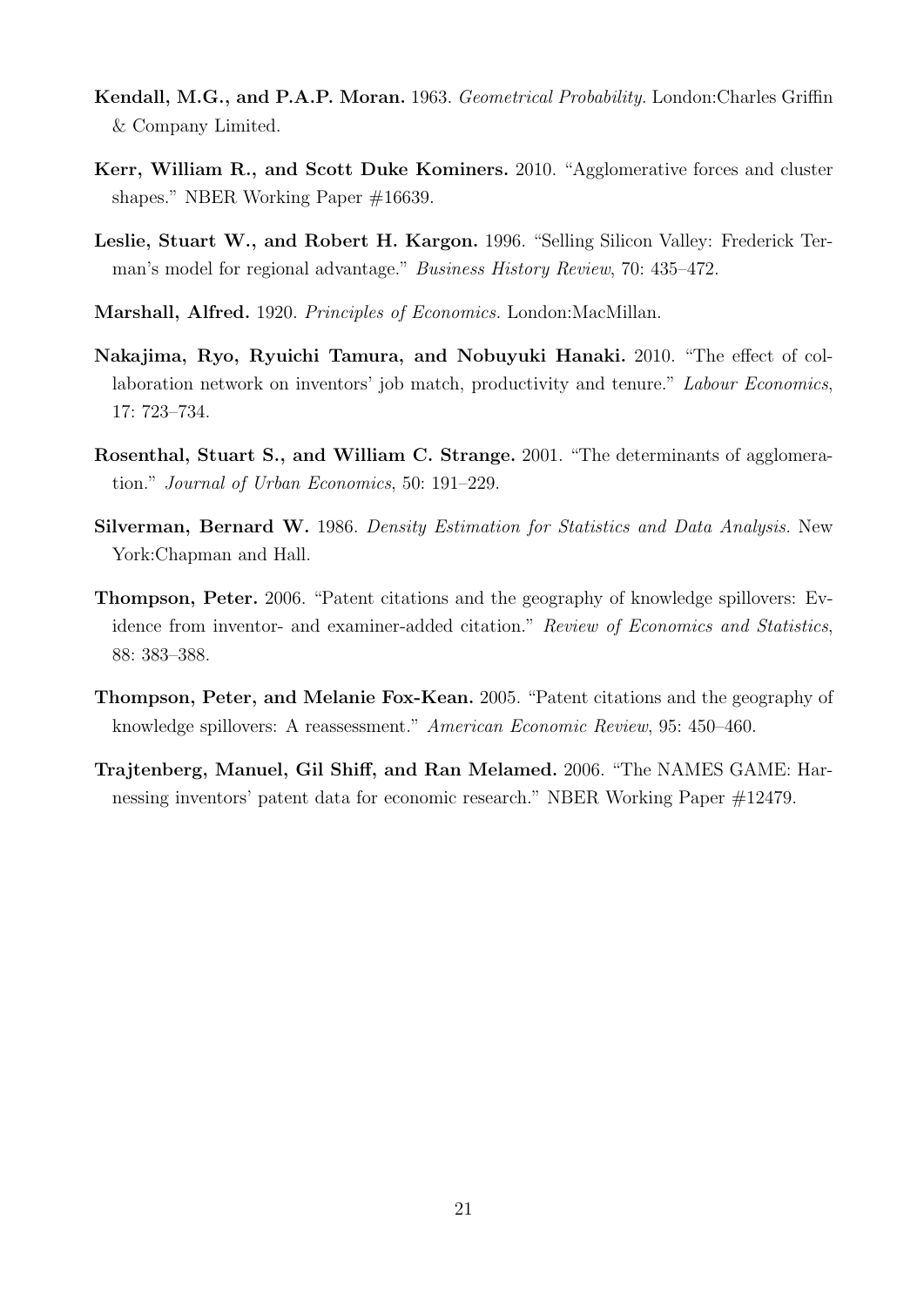|              | Total    | $3$ -digit | $6$ -digit |
|--------------|----------|------------|------------|
| Originatings | 115,905  | 107,561    | 59,168     |
| Percent      | (100.00) | (92.64)    | (51.04)    |
| Citings      | 647,983  | 390,104    | 120,876    |
| Percent      | (100.00) | (60.20)    | (18.65)    |
| Controls     |          | 33,472,826 | 941,532    |

Table 1: Sample Patent Sizes

Table 2: Matching Rate Test Results

|             |                            | 3-digit Control |          | 6-digit Control |         |
|-------------|----------------------------|-----------------|----------|-----------------|---------|
|             |                            | Median          | Minimum  | Median          | Minimum |
| State       | Observed Rate $(\%)$       | $12.53*$        | $13.54*$ | 13.38           | 14.31   |
|             | Counterfactual Rate $(\%)$ | 9.33            | 10.16    | 13.45           | 14.49   |
|             | Std. Error                 | (0.04)          | (0.04)   | (0.07)          | (0.06)  |
| <b>CMSA</b> | Observed Rate $(\%)$       | $9.24*$         | $10.29*$ | 10.12           | 11.18   |
|             | Counterfactual Rate $(\%)$ | 6.54            | 7.32     | 10.33           | 11.37   |
|             | Std. Error                 | (0.03)          | (0.03)   | (0.06)          | (0.06)  |
| County      | Observed Rate $(\%)$       | $4.08*$         | $5.27*$  | 4.34            | 5.62    |
|             | Counterfactual Rate $(\%)$ | 2.54            | 3.31     | 4.63            | 5.88    |
|             | Std. Error                 | (0.02)          | (0.02)   | (0.04)          | (0.05)  |

 $Notes: * denotes statistically significant at 5\% level.$ 

Table 3: K-density Test Results

|                                            |             | 3-digit Control | 6-digit Control |             |  |
|--------------------------------------------|-------------|-----------------|-----------------|-------------|--|
|                                            | Median      | Minimum         | Median          | Minimum     |  |
| All Classes $ \mathscr{A} $                | 384         | 384             | 360             | 360         |  |
| Localized Classes $ L^1 $                  | 275         | 273             | 109             | 109         |  |
| Non-localized Classes $ L^0 $              | 109         | 111             | 251             | 251         |  |
| Dispersed Classes $ D^1 $                  | 39          | 40              | 41              | 51          |  |
| $ L^1 / \mathscr{A}  \times 100$ (percent) | $(71.61\%)$ | $(71.09\%)$     | (30.27%)        | $(30.28\%)$ |  |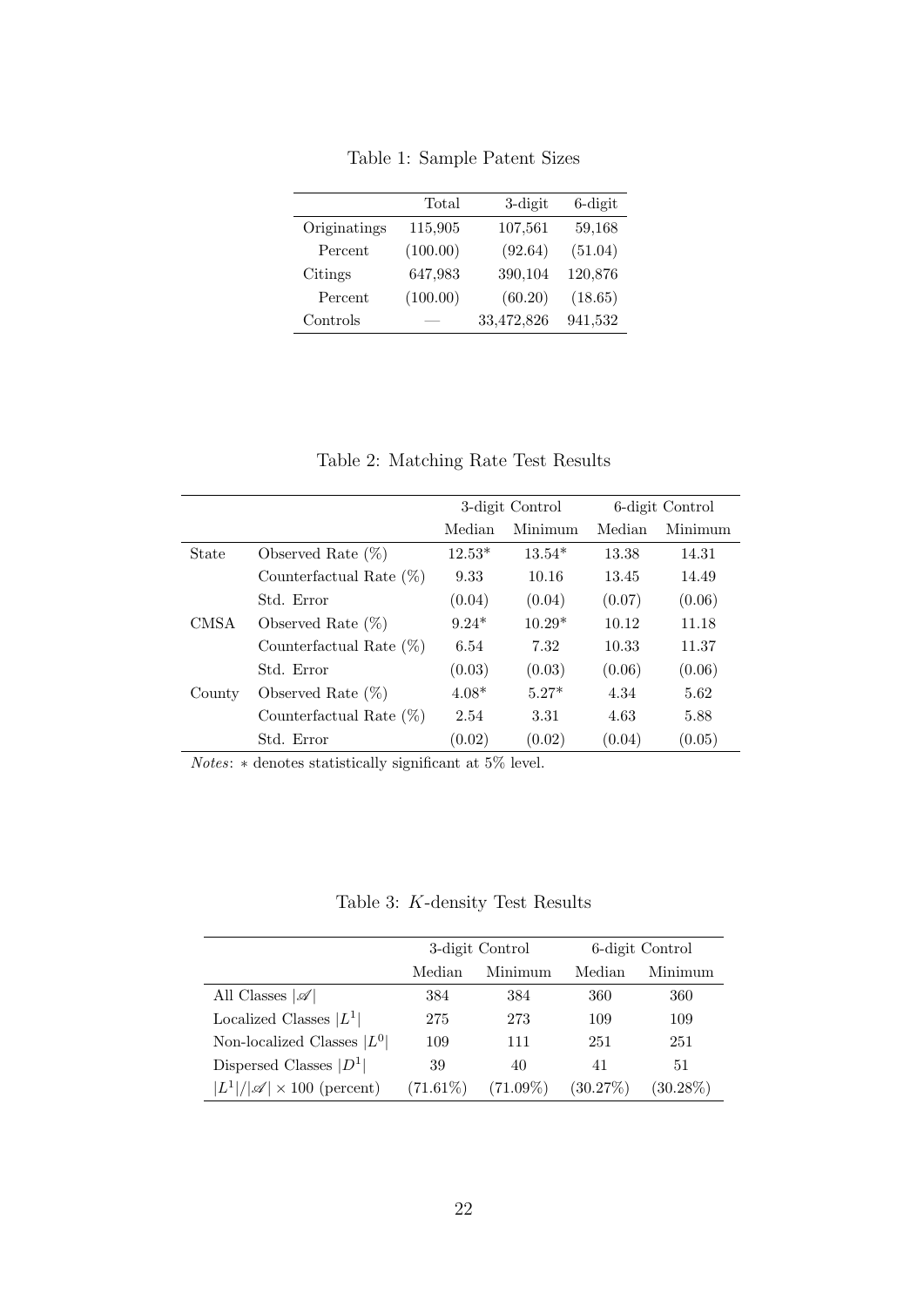| Class ID         | Patent Class Name                                                   | $\Gamma_A$ | Overlapped |  |  |
|------------------|---------------------------------------------------------------------|------------|------------|--|--|
| 3-digit controls |                                                                     |            |            |  |  |
| 405              | Hydraulic and Earth Engineering                                     | 0.0201     | ■          |  |  |
| 452              | Butchering                                                          | 0.0155     |            |  |  |
| 36               | Boots, Shoes, and Leggings                                          | 0.0153     |            |  |  |
| 223              | Apparel Apparatus                                                   | 0.0145     |            |  |  |
| 606              | Surgery                                                             | 0.0143     |            |  |  |
| 367              | Communications, Electrical: Acoustic Wave Systems and Devices       | 0.0135     |            |  |  |
| 296              | Land Vehicles: Bodies and Tops                                      | 0.0122     |            |  |  |
| 285              | Pipe Joints or Couplings                                            | 0.0106     | ٠          |  |  |
| 492              | Roll or Roller                                                      | 0.0103     |            |  |  |
| 181              | Acoustics                                                           | 0.0100     |            |  |  |
| 30               | Cutlery                                                             | 0.0098     |            |  |  |
| 501              | Compositions: Ceramic                                               | 0.0095     |            |  |  |
| 411              | Expanded, Threaded, Driven, Headed, Tool-Deformed, or Locked-       | 0.0089     | ш          |  |  |
|                  | Threaded Fastener                                                   |            |            |  |  |
| 254              | Implements or Apparatus for Applying Pushing or Pulling Force       | 0.0088     |            |  |  |
| 256              | Fences                                                              | 0.0087     | s          |  |  |
| 239              | Fluid Sprinkling, Spraying, and Diffusing                           | 0.0082     |            |  |  |
| 290              | Prime-Mover Dynamo Plants                                           | 0.0081     |            |  |  |
| 303              | Fluid-Pressure and Analogous Brake Systems                          | 0.0078     |            |  |  |
| 192              | Clutches and Power-Stop Control                                     | 0.0078     |            |  |  |
| 112              | Sewing                                                              | 0.0077     |            |  |  |
| 6-digit controls |                                                                     |            |            |  |  |
| 256              | Fences                                                              | 0.0070     | ٠          |  |  |
| 221              | <b>Article Dispensing</b>                                           | 0.0038     |            |  |  |
| 248              | Supports                                                            | 0.0030     |            |  |  |
| 433              | Dentistry                                                           | 0.0029     |            |  |  |
| 222              | Dispensing                                                          | 0.0025     |            |  |  |
| 137              | Fluid Handling                                                      | 0.0024     |            |  |  |
| 141              | Fluent Material Handling, with Receiver or Receiver Coacting Means  | 0.0023     |            |  |  |
| 296              | Land Vehicles: Bodies and Tops                                      | 0.0023     | ■          |  |  |
| 301              | Land Vehicles: Wheels and Axles                                     | 0.0023     |            |  |  |
| 405              | Hydraulic and Earth Engineering                                     | 0.0022     | ш          |  |  |
| 440              | Marine Propulsion                                                   | 0.0022     |            |  |  |
| 411              | Expanded, Threaded, Driven, Headed, Tool-Deformed, or Locked-       | 0.0022     | ■          |  |  |
|                  | Threaded Fastener                                                   |            |            |  |  |
| 166              | Wells                                                               | $0.0022\,$ |            |  |  |
| 285              | Pipe Joints or Couplings                                            | 0.0022     | H          |  |  |
| 508              | Solid Anti-Friction Devices, Materials Therefor, Lubricant or Sepa- | 0.0021     |            |  |  |
|                  | rate Compositions for Moving Solid Surfaces, and Miscellaneous Min- |            |            |  |  |
|                  | eral Oil Compositions                                               |            |            |  |  |
| $\,2$            | Apparel                                                             | 0.0020     |            |  |  |
| 261              | Gas and Liquid Contact Apparatus                                    | 0.0019     |            |  |  |
| 198              | Conveyors: Power-Driven                                             | 0.0019     |            |  |  |
| 218              | High-Voltage Switches with Arc Preventing or Extinguishing Devices  | 0.0019     |            |  |  |
| 118              | Coating Apparatus                                                   | 0.0018     |            |  |  |

Table 4: Top 20 Localized Technology Classes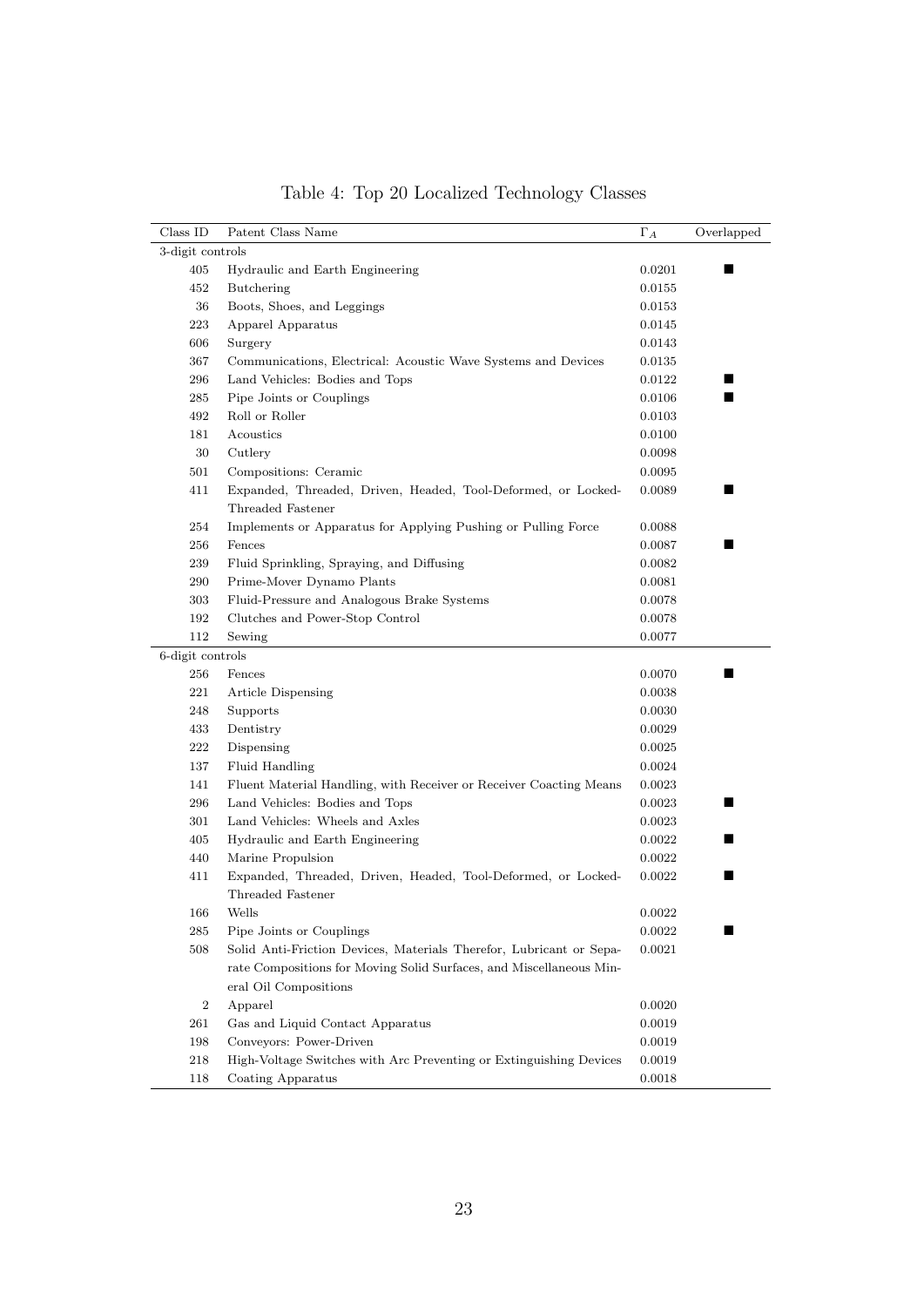|                                            | 3-digit controls |          | 6-digit controls |             |             |             |
|--------------------------------------------|------------------|----------|------------------|-------------|-------------|-------------|
|                                            | State            | CMSA     | County           | State       | CMSA        | County      |
| All Classes $ \mathscr{A} $                | 384              | 384      | 384              | 360         | 360         | 360         |
| Localized Classes $ L_1 $                  | 270              | 266      | 247              | 68          | 69          | 47          |
| Non-localized Classes $ L_0 $              | 114              | 118      | 137              | 292         | 291         | 313         |
| $ L_1 / \mathscr{A}  \times 100$ (percent) | $(70.31\%)$      | (69.27%) | $(64.32\%)$      | $(18.89\%)$ | $(19.17\%)$ | $(13.06\%)$ |

Table 5: Matching Rate Test Results for Disaggregated Technology Classes

Table 6: Matching Rate Tests Conditional on K-density Tests for Six-digit Controls

|                                                | State       | CMSA        | County      |
|------------------------------------------------|-------------|-------------|-------------|
| $ L_0^1 : p_A^c = p_A^r$ and $\Gamma_A > 0$    | 67          | 68          | 89          |
| $ L_0^1 / L^1  \times 100$ (percent)           | $(61.47\%)$ | $(62.39\%)$ | $(81.65\%)$ |
| $ L_1^0 $ : $p_A^c > p_A^r$ and $\Gamma_A = 0$ | 26          | 28          | 27          |
| $ L_1^0 / L^0  \times 100$ (percent)           | $(10.36\%)$ | $(11.16\%)$ | $(10.76\%)$ |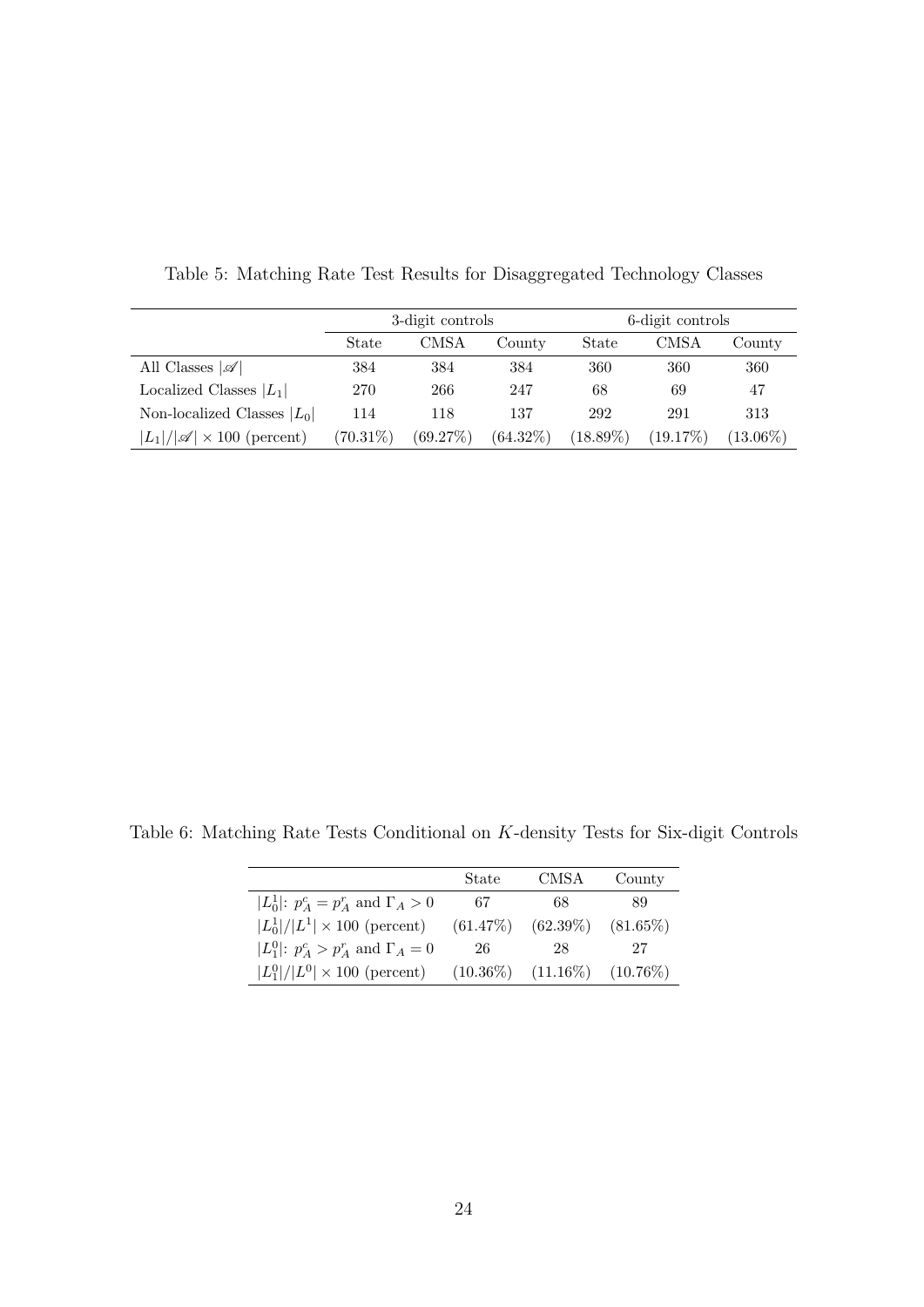

Figure 1: Census Places as of 1990 Figure 1: Census Places as of 1990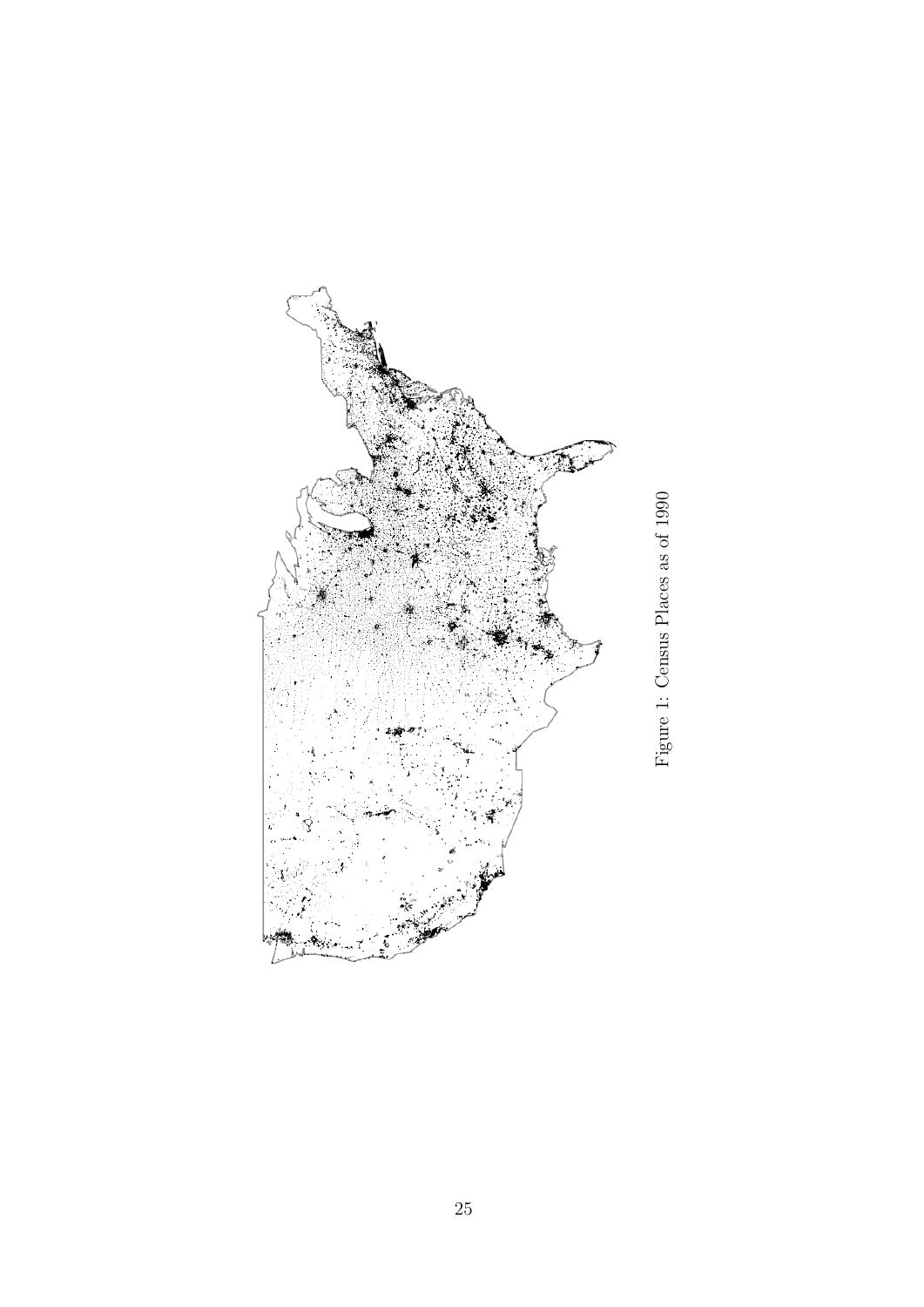

Figure 2: K-density and Global Confidence Bands for Two Illustrative Patent Classes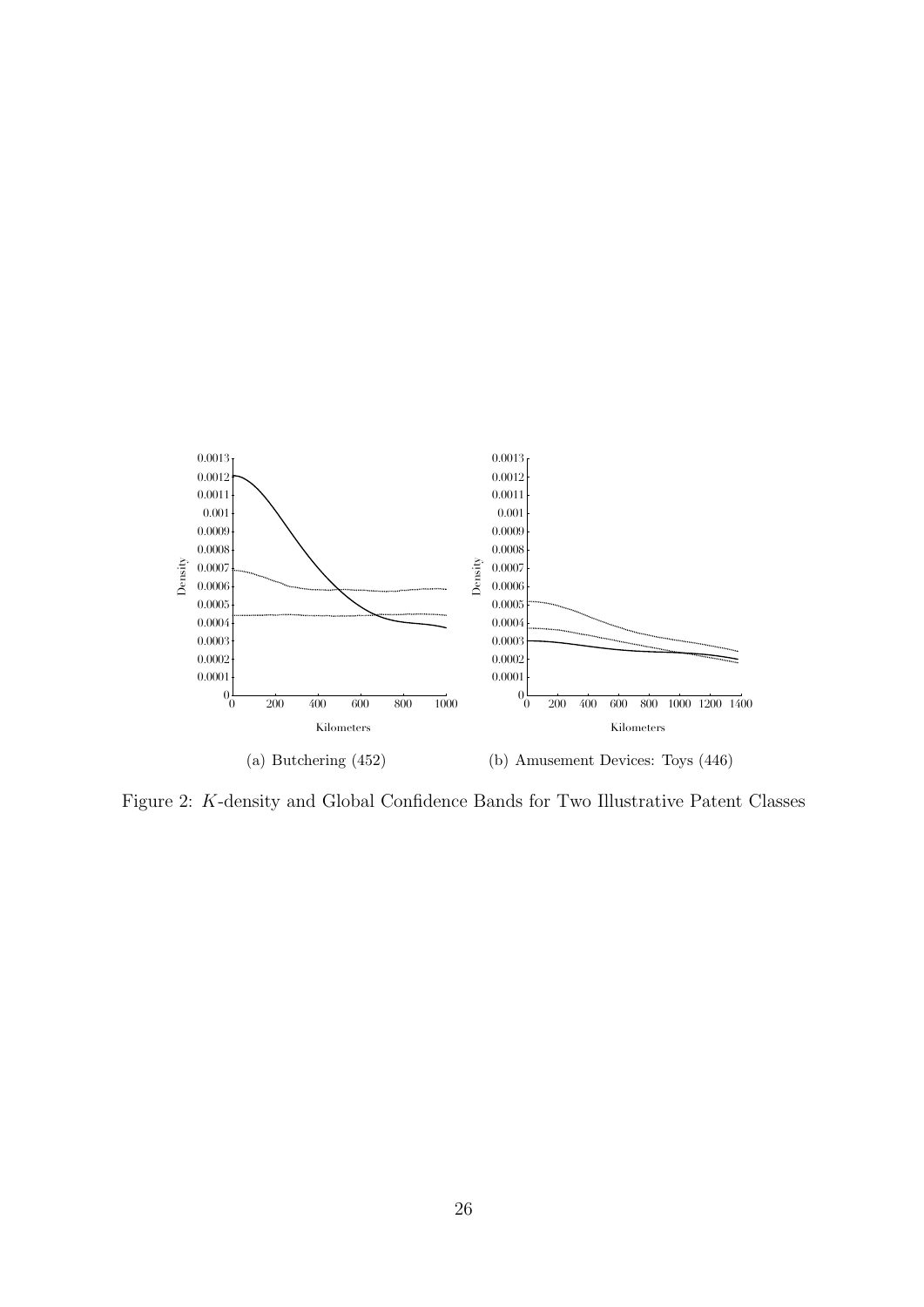

Figure 3: Distance Distribution of the Numbers of Technology Classes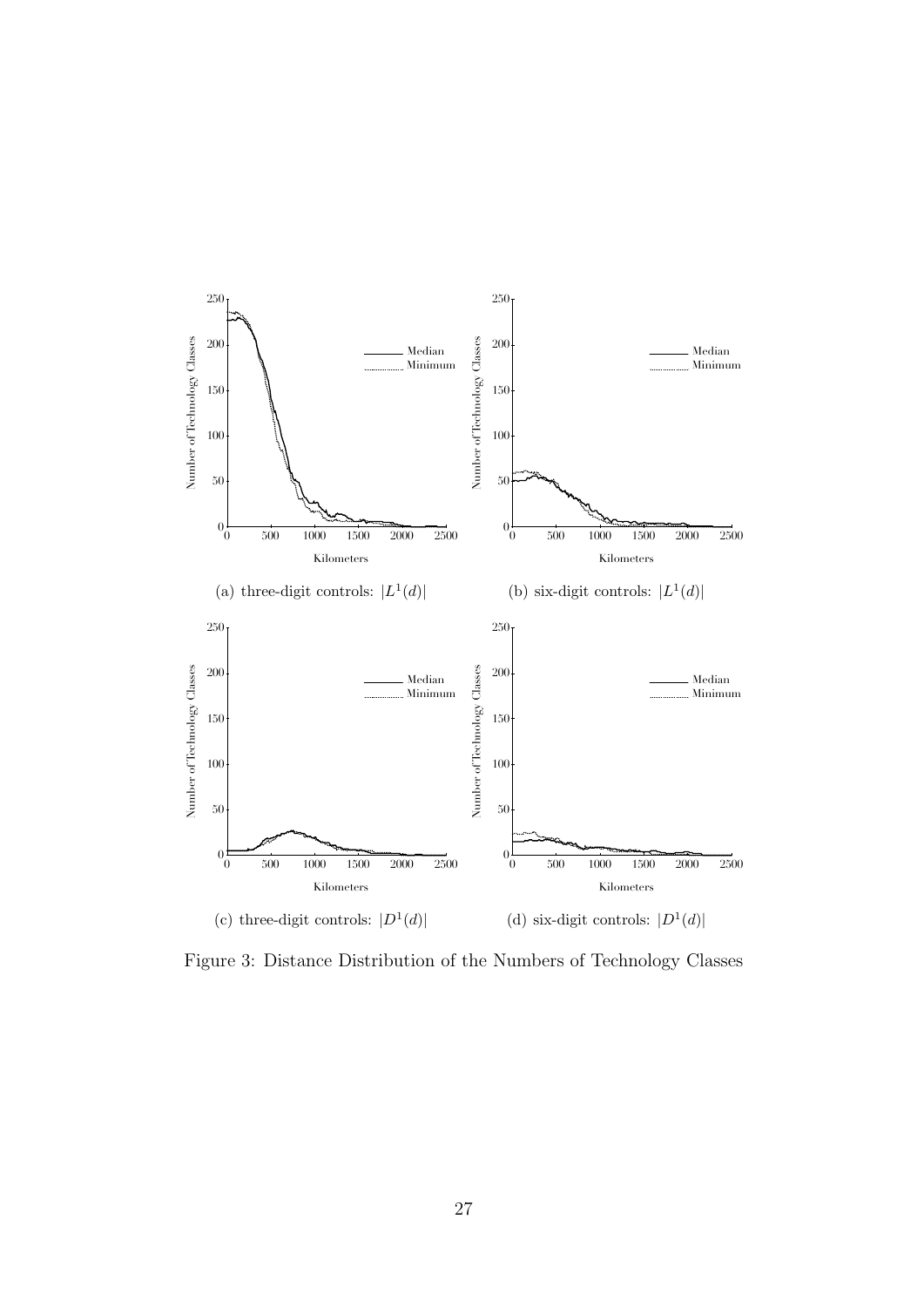

Figure 4: Percentage of Localized Technology Classes within Each Distance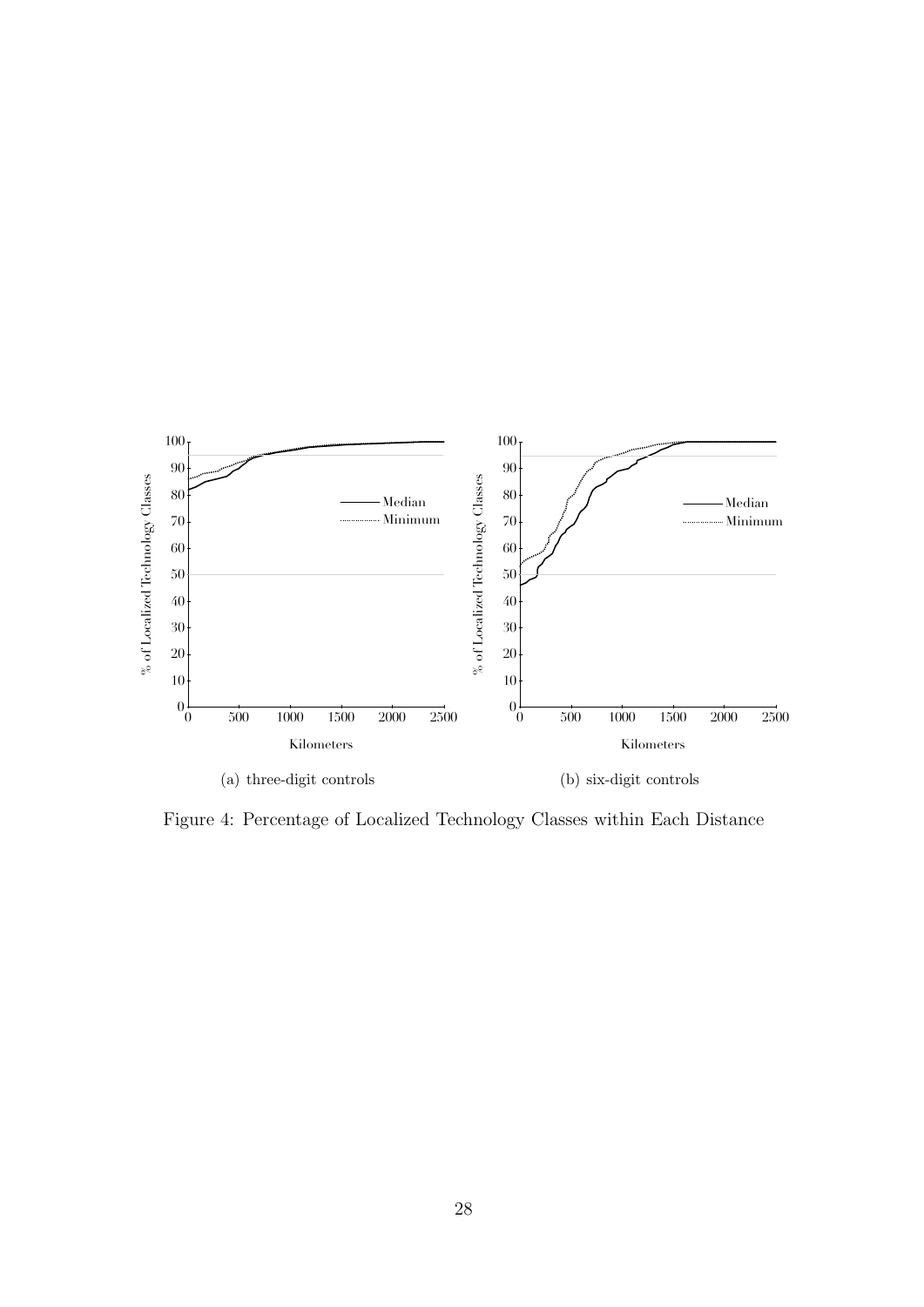

Figure 5: Distributions of Localization and Dispersion Indices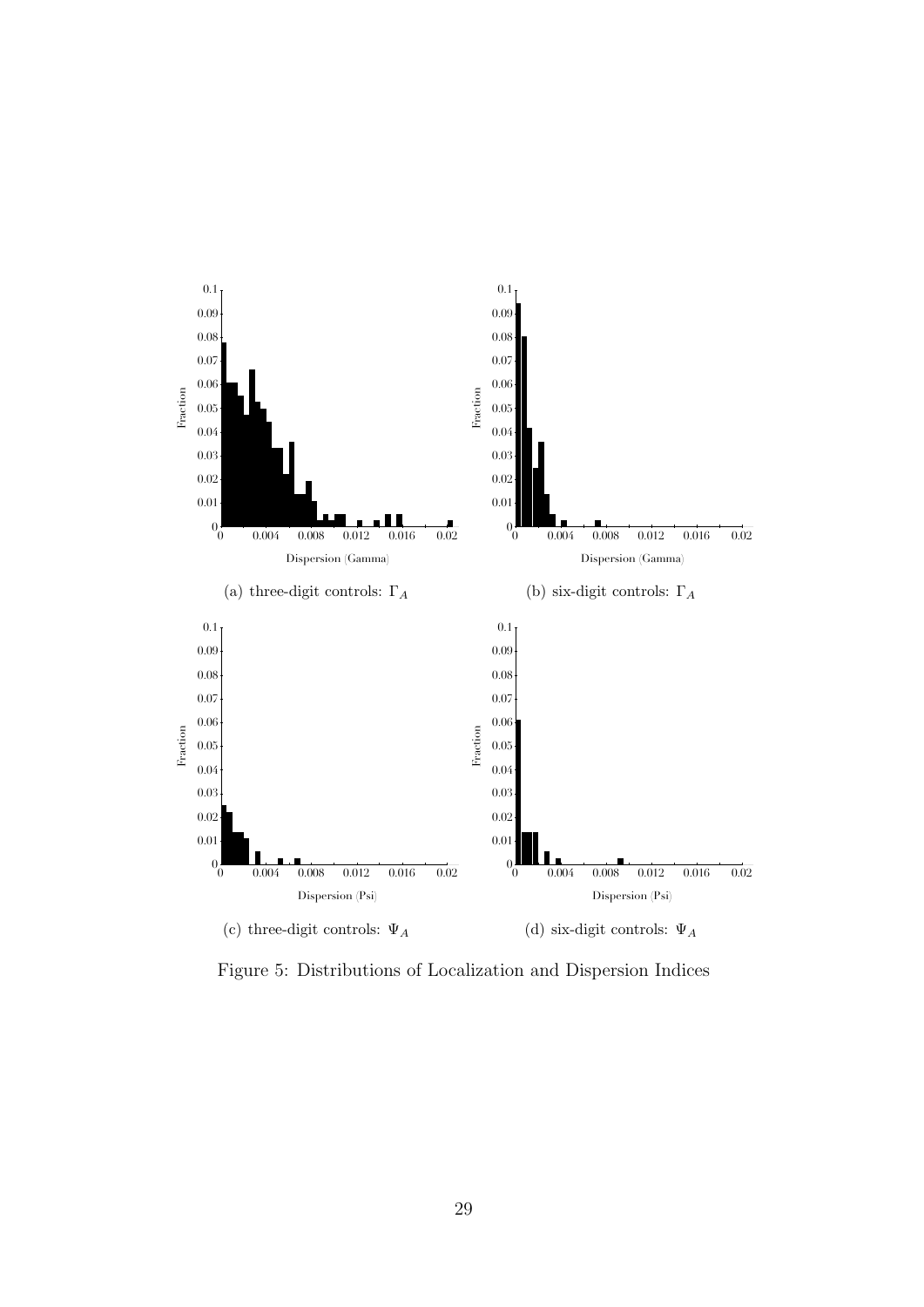

Figure 6: Distance Distribution of  $|L_0^1(d)|$  for Six-digit Controls